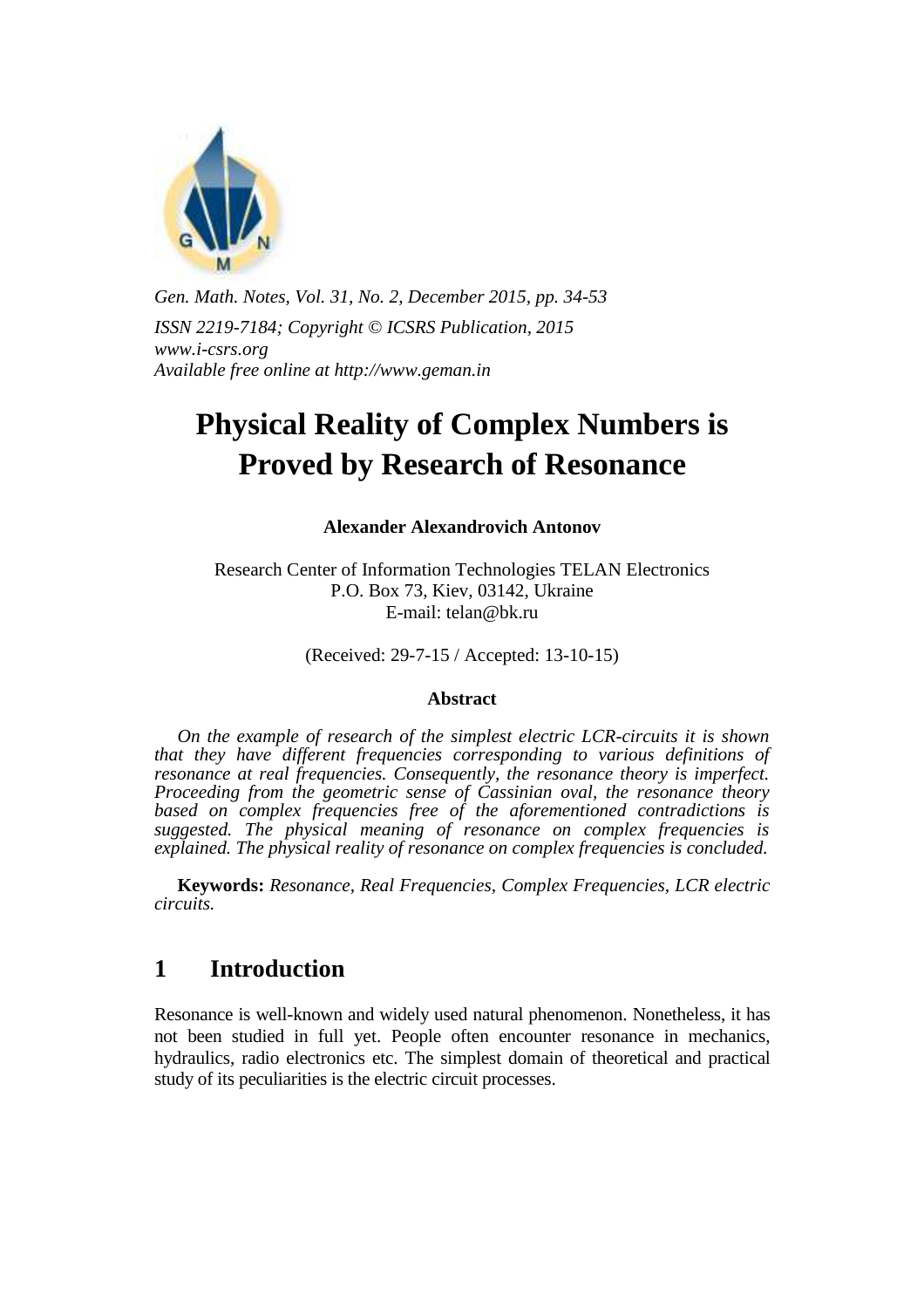## **2 Hypotheses**

By present time for an explanation of a resonance it is offered two hypotheses:

- The resonance takes place on real frequencies.
- The resonance takes place on complex frequencies.

And it is supposed, that first hypothesis corresponds to physical essence of a resonance, and second hypothesis is sometimes used for engineering calculations.

## **3 Hypotheses Testing**

#### **3.1 Testing of Resonance on Real Frequencies**

Generally accepted interpretation of resonance in LC circuits is not inconsistent and therefore, does not draw objections.

However, since LC circuits are of marginal practical interest, the aforementioned interpretation of resonance is usually generalized on the examples of LCR circuit. Upon resonance in LCR two pole circuits it is suggested that:

- Complex resistance and complex conductivity of a two-pole circuit is becoming purely active, and as a result the forced constituent of response and pure influence coincide in phase – let's refer to this statement as the first definitive attribute of resonance;
- Complex resistance and complex conductivity of a two pole circuit possess extreme module value, through which the amplitude of forced constituent of extreme module value, through which the amplitude of forced constituent of response is becoming max or min respectively – let's refer to this statement as the second definitive of resonance;
- Resonant frequency coincides with the frequency free oscillations.

And upon resonance in LCR multi pole circuits it is suggested that:

- The complex value of transfer function is becoming purely active, and, respectively, the response and influence coincide in phase – let's refer to this statement as the third definitive attribute of resonance;
- The complex transfer function and, respectively, the amplitude of forced constituent of response possess extreme module value  $-$  let's refer to this statement as the fourth definitive attribute of resonance;
- Resonant frequency coincides with frequency of free oscillations.

However, the given interpretation of resonance in LCR-circuits cannot be acknowledged as perfect, for it entails contradictory results even in the simplest cases. Let's prove it on the examples of resonance in the simplest LCR circuits in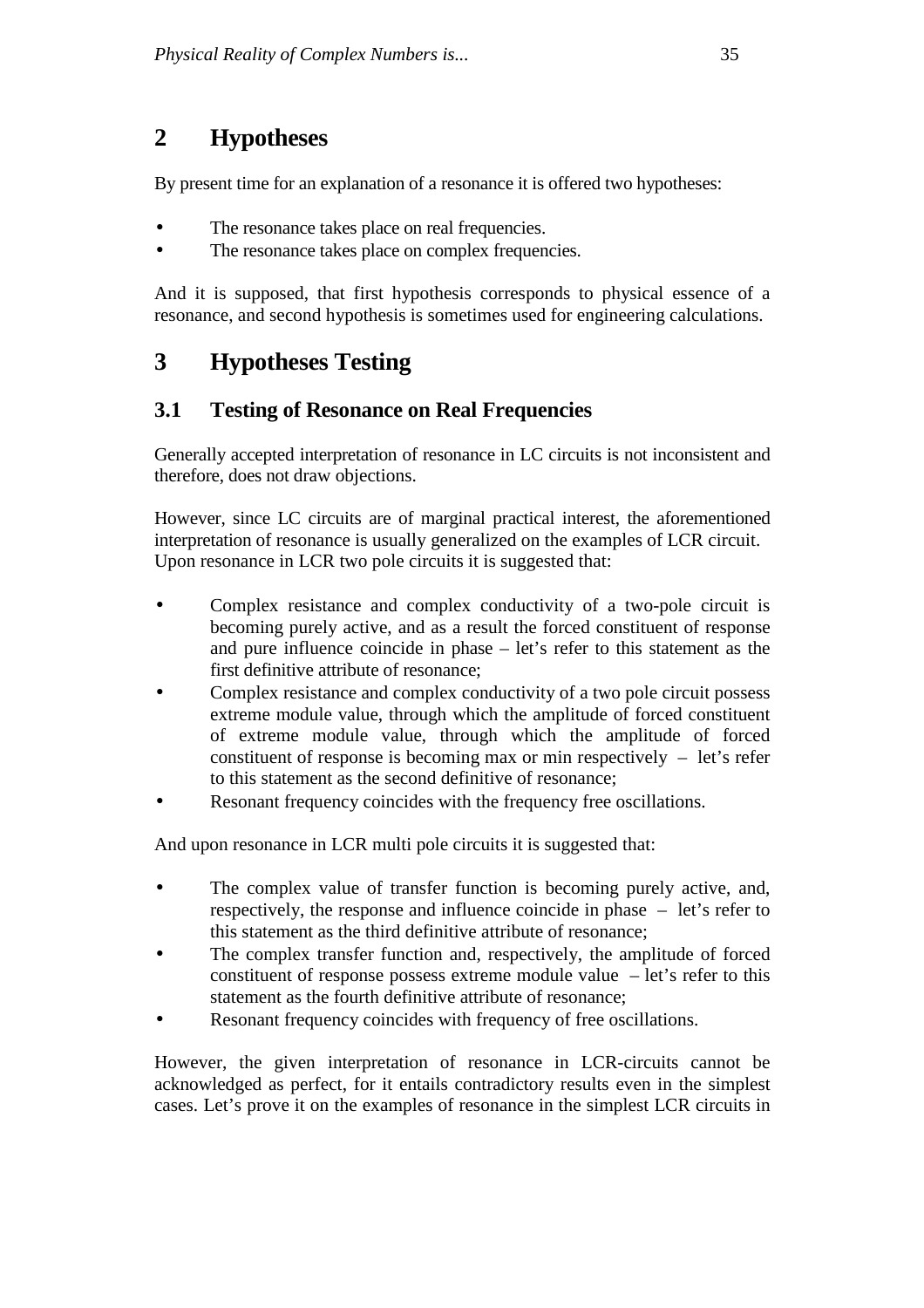the form of series RLC circuits.

Complex resistance of series RLC circuit shown in fig. 1а, will be equal to

$$
Z(j\omega) = L \frac{\omega \frac{r}{L} + j \left(\omega^2 - \frac{1}{LC}\right)}{\omega} = L \frac{2\sigma_0 \omega + j \left(\omega^2 - \omega_0^2\right)}{\omega} \tag{1}
$$



**Fig. 1:** The electric LCR-circuit under consideration

That's why it's reactive constituent in accordance with the first definitive attribute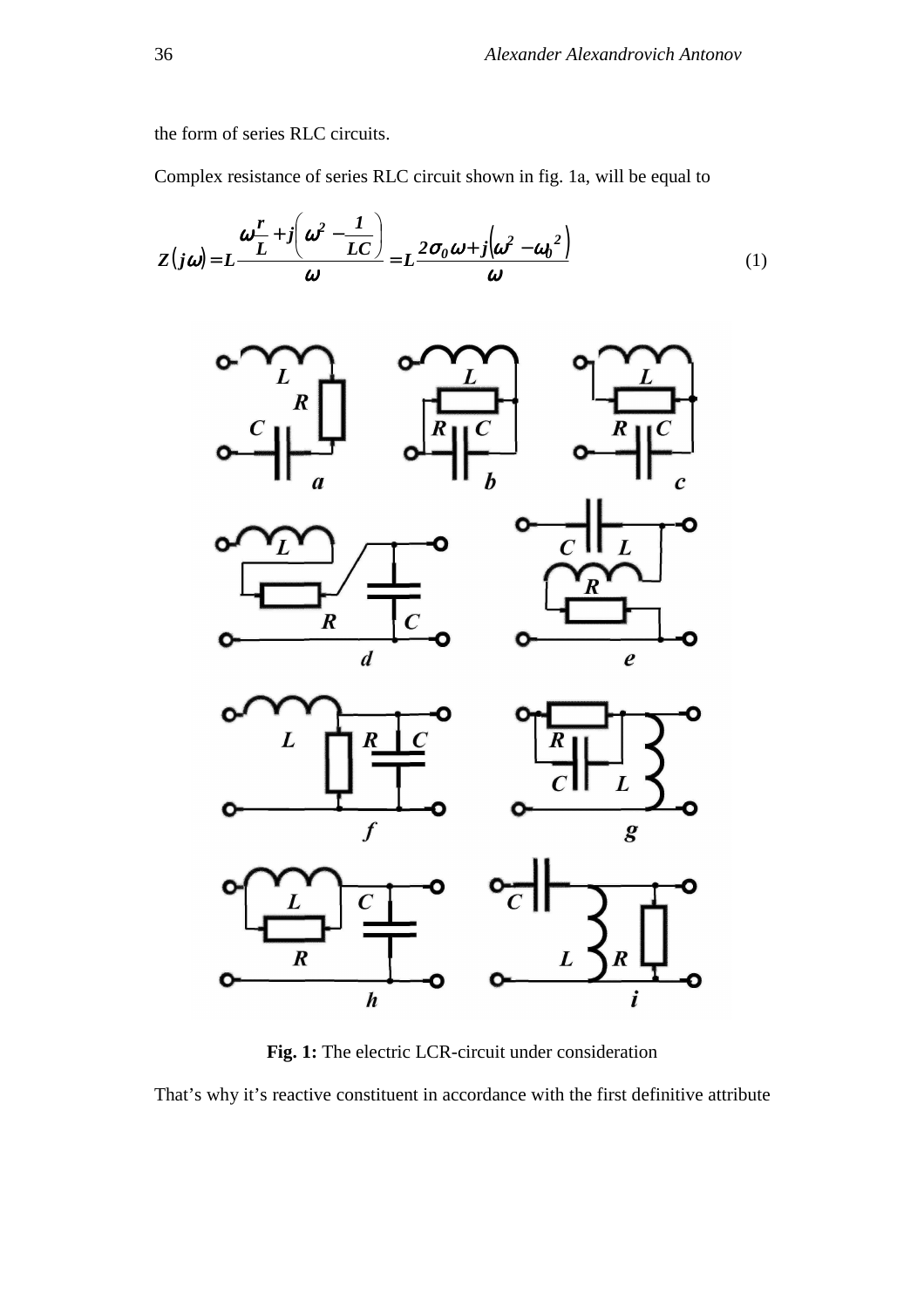of resonance, acquires zero value on resonant frequency  $\omega_{res1} = \omega_0$ .



On this frequency the complex resistance of LCR circuit is becoming purely active

$$
Z(j\omega_{res1})=r=\frac{\rho}{Q}
$$

where  $\rho = \sqrt{\frac{L}{g}} = \frac{L}{g} = \omega_0 L$ *C 1 C L 0 0* ω  $\rho = \sqrt{\frac{E}{C}} = \frac{1}{\omega_0 C} = \omega_0 L$  – wave resistance of LCR-circuit;

$$
Q = \frac{1}{r} \sqrt{\frac{L}{C}} = \frac{\rho}{r} = \frac{\omega_0}{2\sigma} - Q \text{ factor of LCR circuit.}
$$

The complex resistance module of such LCR-circuit equals to

$$
\left| Z(j\omega) \right| = L \sqrt{\frac{4\sigma_0^2 \omega^2 + \left( \omega^2 - a_0^2 \right)}{\omega^2}} = \rho \sqrt{\frac{\frac{1}{Q^2} \left( \frac{\omega}{a_0} \right)^2 + \left[ \left( \frac{\omega}{a_0} \right)^2 - 1 \right]^2}{\left( \frac{\omega}{a_0} \right)^2}}
$$
(2)

Studying the radicand in the last proportion on the extreme we find the value of resonant frequency, corresponding to the aforementioned second definitive attribute of resonance in LCR two pole circuits  $\boldsymbol{\omega}_{res2} = \boldsymbol{\omega}_0$ . In view of the findings in (2) it follows that

$$
Z(j\omega_{res2})=r=\frac{\rho}{Q}
$$

As is clear, in the given LCR circuits the values of resonant frequency corresponding to the first and the second definitive attributes of resonance in LCR two pole circuits, are found to be equal. And it seems to be quite natural since they determine the same phenomenon, i.e. resonance, from different points of view. However, it is not always the case, as is shown next.

In fact, for the second series LCR circuit (fig. lb), the complex resistance of which equals to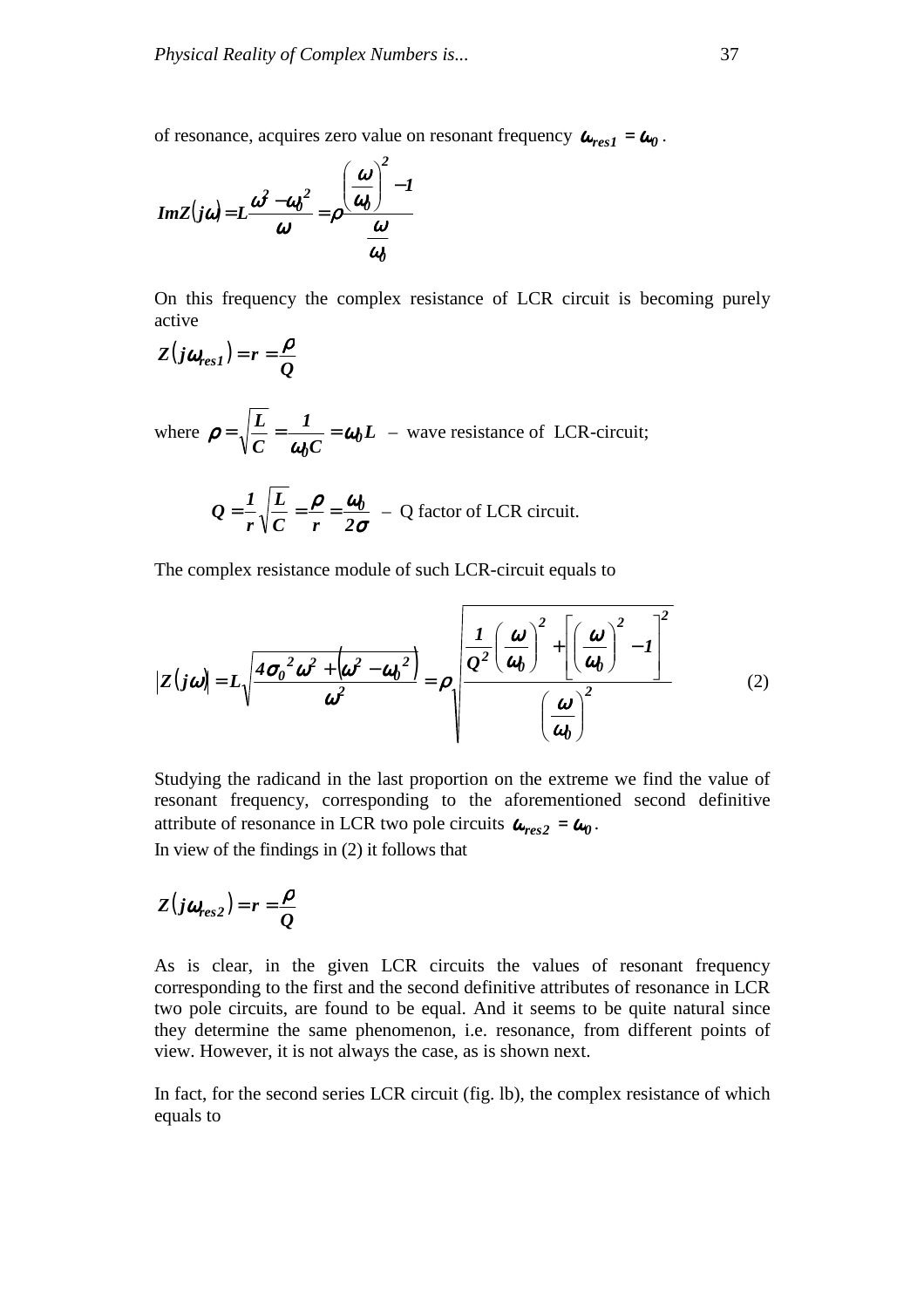$$
Z(j\omega) = L \frac{\frac{1}{RC} \omega + j \left(\omega^2 - \frac{1}{LC}\right)}{\omega - j \frac{1}{RC}} = L \frac{2\sigma_0 \omega + j \left(\omega^2 - \omega_0^2\right)}{\omega - j2\sigma_0}
$$

from equation

$$
Im Z(j\omega) = L \frac{\omega \left( 4\sigma_0^2 + \omega^2 - \omega_0^2 \right)}{\omega^2 + 4\sigma_0^2} = \rho \frac{\left( \frac{\omega}{\omega_0} \right) \left[ \frac{1}{Q^2} + \left( \frac{\omega}{\omega_0} \right)^2 - 1 \right]}{\left( \frac{\omega}{\omega_0} \right)^2 + \frac{1}{Q^2}} = 0
$$

we receive the aggregate of two decisions (not one!), proper to resonant frequencies

$$
\begin{bmatrix}\n\boldsymbol{\omega}_{res1}^{\prime} = \boldsymbol{0} \\
\boldsymbol{\omega}_{res1}^{\prime\prime} = \sqrt{\boldsymbol{\omega}_0^2 - 4\boldsymbol{\sigma}_0^2} = \boldsymbol{\omega}_0 \frac{\sqrt{Q^2 - 1}}{Q}\n\end{bmatrix}
$$
\n(3)

Studying the radicand of circuit complex resistance module on extreme

$$
|Z(j\omega)| = L\sqrt{\frac{4\sigma_0^2\omega^2 + (\omega^2 - \omega_0^2)^2}{\omega^2 + 4\sigma_0^2}} = \rho\sqrt{\frac{L}{\frac{Q^2}{\omega_0}}\left(\frac{\omega}{\omega_0}\right)^2 + \left[\left(\frac{\omega}{\omega_0}\right)^2 - I\right]}
$$
(4)

i.e. solving equation

$$
\frac{d}{d\omega}\left[\frac{4\sigma_0^2\omega^2 + (\omega^2 - {\omega_0}^2)^2}{\omega^2 + 4{\sigma_0}^2}\right] = \frac{2\omega[\omega^4 + \omega^2 8{\sigma_0}^2 + (16{\sigma_0}^4 - 8{\sigma_0}^2 - {\omega_0}^4)]}{\omega^2 + 4{\sigma_0}^2} = 0
$$

We receive another aggregate of two decisions proper to resonant frequencies

$$
\begin{bmatrix}\n\boldsymbol{\omega}_{res2}^{\prime} = \boldsymbol{0} \\
\boldsymbol{\omega}_{res2}^{\prime\prime} = \sqrt{\boldsymbol{\omega}_0 \sqrt{\boldsymbol{\omega}_0^2 + 8 \boldsymbol{\sigma}_0^2 - 4 \boldsymbol{\sigma}_0^2}} = \boldsymbol{\omega}_0 \frac{\sqrt{\boldsymbol{Q} \sqrt{\boldsymbol{Q}^2 + 2} - 1}}{\boldsymbol{Q}}\n\end{bmatrix}
$$
\n(5)

Circuit resistance on resonant frequencies of the first aggregate will be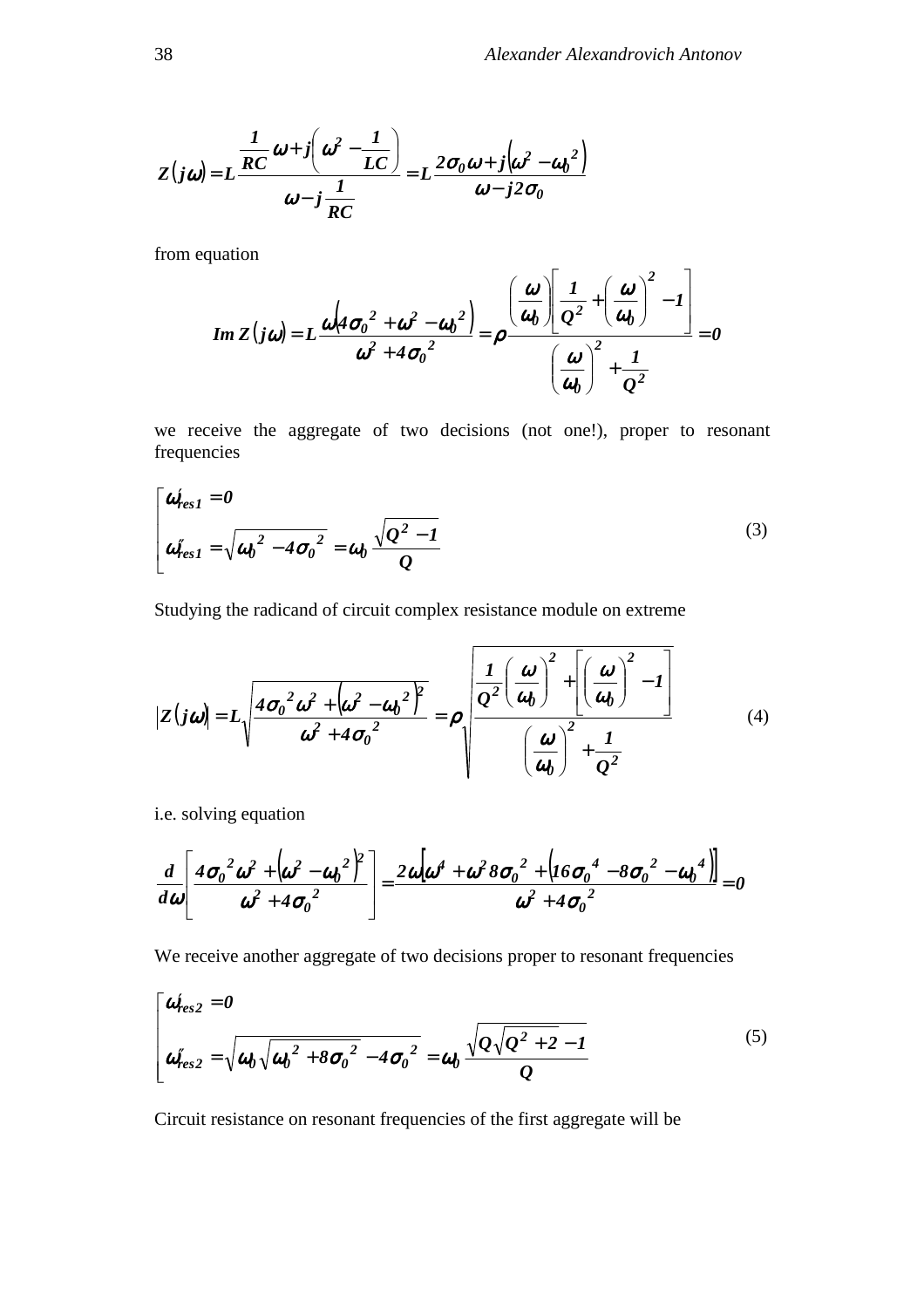$$
Z(j\omega'_{res1}) = R = \rho Q \tag{6a}
$$

$$
Z(j\omega_{res1}^{\prime}) = \frac{L}{RC} = \frac{\rho}{Q}
$$
 (6b)

and complex circuit resistance on resonant frequencies of the second aggregate will be

$$
Z(j\omega'_{res2}) = R = \rho Q \tag{7a}
$$

$$
Z(j\omega_{res2}^{\prime}) = \rho \frac{\sqrt{2Q\sqrt{Q^{2}+2}-(1+2Q^{2})}}{Q}
$$
 (7b)

From comparison of expressions (6) and (7) it is clear that  $Z(j\omega''_{res1}) \neq |Z(j\omega''_{res2})|$ . Complex resistance of another LCR circuit (fig. lc) will be equal to

$$
Z(j\omega) = L\frac{\omega\frac{1}{RC} + j\left(\omega^2 - \frac{1}{LC}\right)}{\omega + j\omega^2 \frac{L}{R}} = L\frac{\omega_0^2\left[2\sigma_0\omega + j\left(\omega^2 - \omega_0^2\right)\right]}{\omega(\omega_0^2 + j2\sigma_0\omega)}
$$

Its reactive constituent

$$
Im Z(j\omega) = L \frac{\omega_0^2 \left[ \omega^2 \left( \omega_0^2 - 4\sigma_0^2 \right) - \omega_0^4 \right]}{\omega \left( \omega_0^4 + 4\sigma_0^2 \omega^2 \right)} = \rho \frac{\left( \frac{\omega}{\omega_0} \right)^2 \frac{Q^2 - 1}{Q^2}}{\left( \frac{\omega}{\omega_0} \right) \left[ 1 + \left( \frac{\omega}{\omega_0} \right) \frac{1}{Q^2} \right]}
$$

Possesses zero value on resonant frequency

$$
\boldsymbol{\omega}_{res1} = \frac{\boldsymbol{\omega}_0^2}{\sqrt{{\boldsymbol{\omega}_0}^2 - 4{\sigma_0}^2}} = \boldsymbol{\omega}_0 \frac{Q}{\sqrt{Q^2 - 1}}
$$
\n(8)

On this frequency the complex circuit resistance is becoming active

$$
Z(j\omega_{res1}) = \frac{L}{RC} = \frac{\rho}{Q}
$$
\n(9)

Let's calculate the module of complex resistance of such LCR circuit: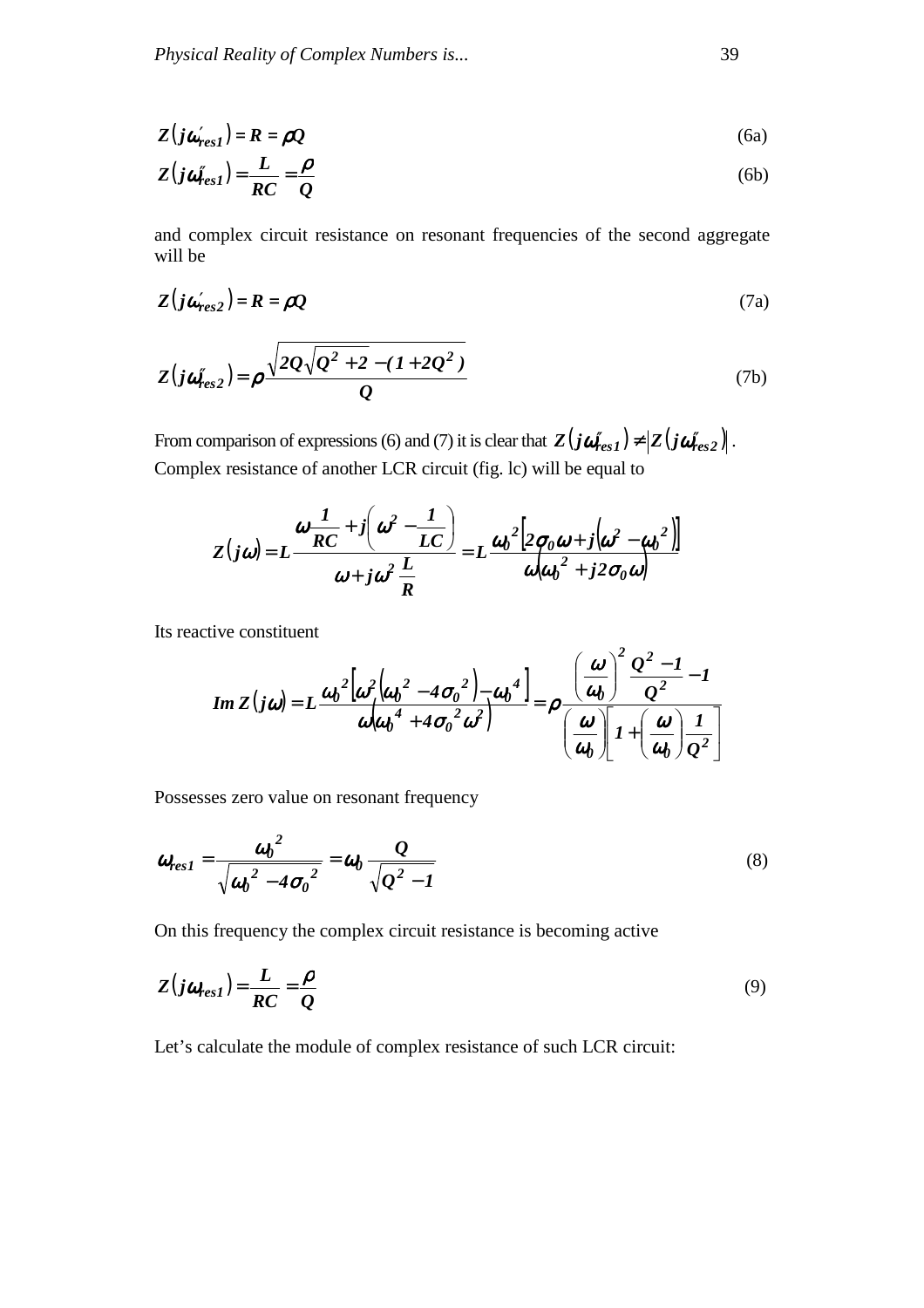$$
|Z(j\omega)| = \rho \sqrt{\frac{4\sigma_0^2 \omega_0^2 \omega^2 + (\omega^2 - \omega_0^2)^2 \omega_0^2}{4\sigma_0^2 \omega^4 + \omega_0^4 \omega^2}} = \rho \sqrt{\frac{L}{\frac{Q^2}{\omega_0}} \left(\frac{\omega}{\omega_0}\right)^2 + \left[\left(\frac{\omega}{\omega_0}\right)^2 - I\right]^2} \quad (10)
$$

Studying of the radicand (10) on extreme allows finding resonant frequency proper to the second resonant frequency

$$
\omega_{res2} = \omega_0 \sqrt{\frac{\omega_0^3 \sqrt{\omega_0^2 + 8\sigma_0^2 + 4\sigma_0^2 \omega_0^2}}{\omega_0^4 + 8\sigma_0^2 \omega_0^2 - 16\sigma_0^4}} = \omega_0 \sqrt{\frac{Q^3 \sqrt{Q^2 + 2} + Q^2}{Q^4 + 2Q^2 - 1}}
$$
(11)

On this resonant frequency the complex resistance module of studies circuit looks as follows

| $\lg Q$        | $\boldsymbol{\varrho}$ | $\omega''_{res1/}$<br>(3)<br>$\omega_0$ | $\overline{\omega_{res}^2}$<br>(5) | $\overline{\omega}_{res1}$ $\overline{\omega}_0$<br>(8) | $\boldsymbol{\omega_{res}}_2$<br>$\omega_0$ |
|----------------|------------------------|-----------------------------------------|------------------------------------|---------------------------------------------------------|---------------------------------------------|
|                |                        |                                         |                                    |                                                         | (11)                                        |
| $\overline{0}$ | 1,000 000 000          | 0,000 000 000                           | 0,855 599 677                      | $\infty$                                                | 1,168 770 894                               |
| 0,1            | 1,258 925 412          | 0,607 488 811                           | 0,934 349 493                      | 1,646 120 853                                           | 1,070 263 331                               |
| 0,2            | 1,584 893 192          | 0,755 817 523                           | 0,970 629 714                      | 1,288 962 894                                           | 1,030 259 002                               |
| 0,3            | 1,995 262 315          | 0,865 338 868                           | 0,987 181 020                      | 1,155 616 645                                           | 1,012 985 440                               |
| 0,4            | 2,511 886 432          | 0,917 338 913                           | 0,984 538 877                      | 1,090 109 649                                           | 1,005 491 111                               |
| 0,5            | 3,162 277 660          | 0,948 683 298                           | 0,997 719 958                      | 1,054 092 553                                           | 1,002 285 252                               |
| 0,6            | 3,981 071 706          | 0,967 938 152                           | 0,999 062 537                      | 1,033 123 860                                           | 1,000 938 343                               |
| 0,7            | 5,011 872 336          | 0,979 892 486                           | 0,999 618 734                      | 1,020 520 123                                           | 1,000 381 411                               |
| 0,8            | 6,309 573 445          | 0,987 360 692                           | 0,999 846 091                      | 1,012 801 105                                           | 1,000 153 933                               |
| 0,9            | 7,943 282 347          | 0,992 043 884                           | 0,999 938 177                      | 1,008 019 923                                           | 1,000 061 827                               |
| 1,0            | 10,000 000 000         | 0,994 987 437                           | 0,999 975 247                      | 1,005 037 815                                           | 1,000 024 754                               |
| 1,1            | 12,589 254 118         | 0,996 840 221                           | 0,999 990 110                      | 1,003 169 795                                           | 1,000 009 891                               |
| 1,2            | 15,848 931 925         | 0,998 007 479                           | 0,999 996 053                      | 1,001 996 499                                           | 1,000 003 947                               |
| 1,3            | 19,952 623 150         | 0,998 743 267                           | 0,999 998 427                      | 1,001 258 314                                           | 1,000 001 573                               |
| 1,4            | 25,118 864 315         | 0,999 207 239                           | 0,999 999 373                      | 1,000 793 390                                           | 1,000 000 627                               |
| 1,5            | 31,622 776 602         | 0,999 499 875                           | 0,999 999 750                      | 1,000 500 375                                           | 1,000 000 250                               |
| 1,6            | 39,810 717 055         | 0,999 684 472                           | 0,999 999 901                      | 1,000 315 628                                           | 1,000 000 099                               |
| 1,7            | 50,118 723 363         | 0,999 800 927                           | 0,999 999 960                      | 1,000 199 113                                           | 1,000 000 040                               |
| 1,8            | 63,095 734 448         | 0,999 874 398                           | 0,999 999 984                      | 1,000 125 618                                           | 1,000 000 016                               |
| 1,9            | 79,432 823 472         | 0,999 920 752                           | 0,999 999 994                      | 1,000 079 254                                           | 1,000 000 006                               |
| 2,0            | 100,000 000 000        | 0,999 949 999                           | 0,999 999 998                      | 1,000 050 004                                           | 1,000 000 002                               |

**Table 1**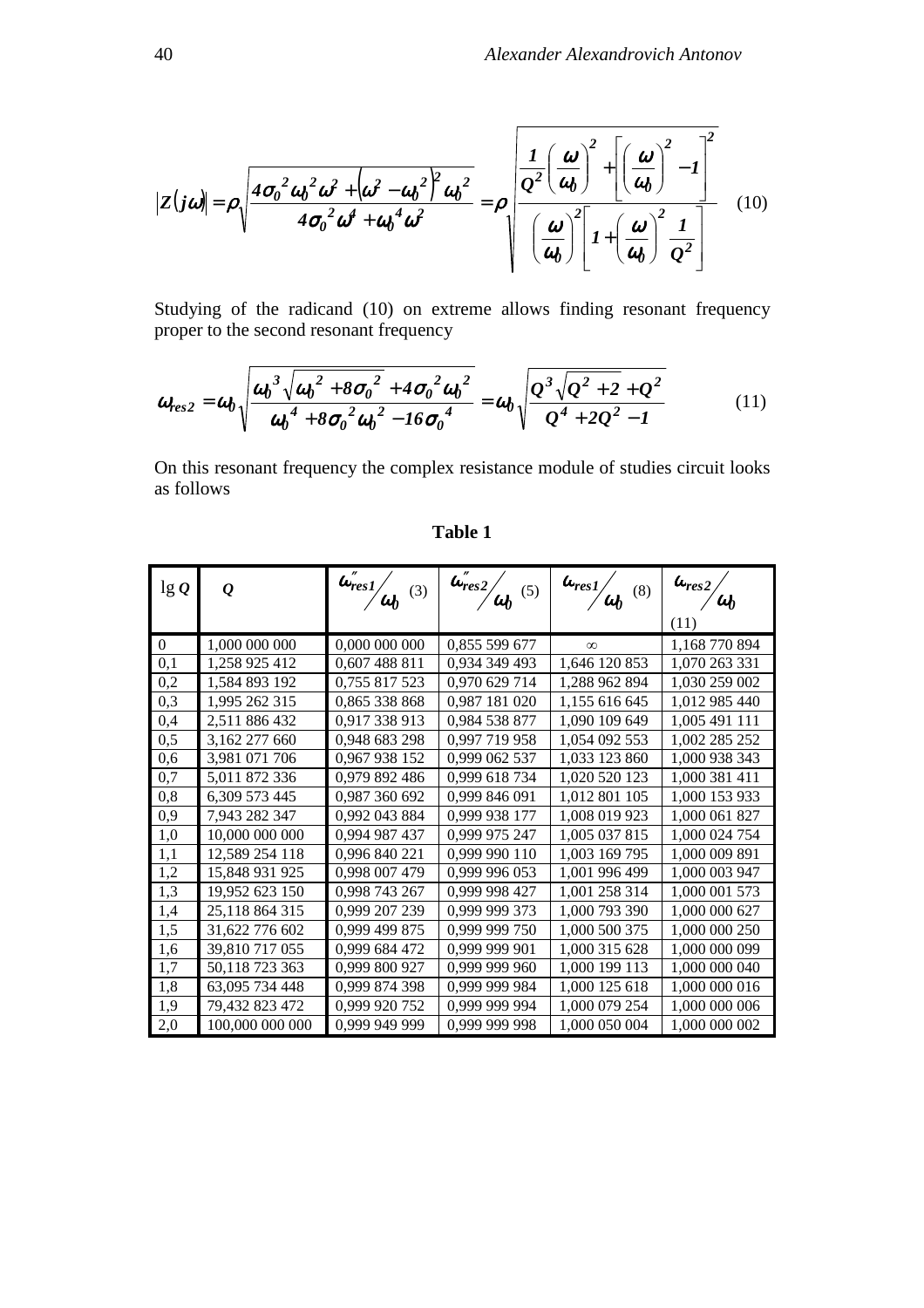$$
|Z(j\omega_{res2})| = \rho \sqrt{\frac{2Q^5\sqrt{Q^2+2}-2Q^5-Q^4+4Q^2-1}{2Q^3\sqrt{Q^2+2}+Q^6+2Q^4+Q^2}}
$$
(12)

Table 1 contains the results of formula (3), (5), (8) and (11) valuation.

Comparison of expressions (9) and (12) allows drawing conclusion that

 $Z(j\omega_{res}) \neq |Z(j\omega_{res})|$ .

The similar results are produced by study of parallel LCR circuits, since they are dual to series LCR circuits.

From the cites analysis it proceeds that the generally accepted interpretation of resonant on real frequencies in LCR two pole circuits cannot be accepted as satisfactory, since the first and the second definitive attributes of resonance in some circuits have different corresponding resonant frequencies. Moreover, even in LCR two pole circuits with equal complexity level and similar structure the number of resonant frequencies may vary.

Let's now pass to the simplest LCR multi pole circuits. Fig.  $1d - 1i$  shows inclusion of series LCR circuits as four pole circuits. Let's calculate the transfer coefficient under voltage of LCR four pole circuit (fig. 1d).

$$
k_{UC} = \frac{U_C}{U_C + U_L} = \frac{-j\frac{1}{LC}}{\omega \frac{r}{L} + j(\omega^2 - \omega_0^2)} = \frac{-j\omega_0^2}{2\sigma_0\omega + j(\omega^2 - \omega_0^2)}
$$
(13)

Its reactive constituent

$$
Im\,k_{UC}(j\omega) = \frac{-2\sigma_0 \omega \omega_0^2}{4\sigma_0^2 \omega^2 + (\omega^2 - {\omega_0}^2)^2} = \frac{-\frac{1}{Q}(\frac{\omega}{\omega_0})}{\left(\frac{1}{Q}\right)^2 \left(\frac{\omega}{\omega_0}\right)^2 + \left[\left(\frac{\omega}{\omega_0}\right)^2 - 1\right]^2}
$$

possesses zero value on resonant frequency  $\omega_{res,3} = 0$ , on which the complex transfer function is becoming purely active and equal to  $k(j\omega_{res3}) = 1$ .

As a result of study of transfer function module of the given circuit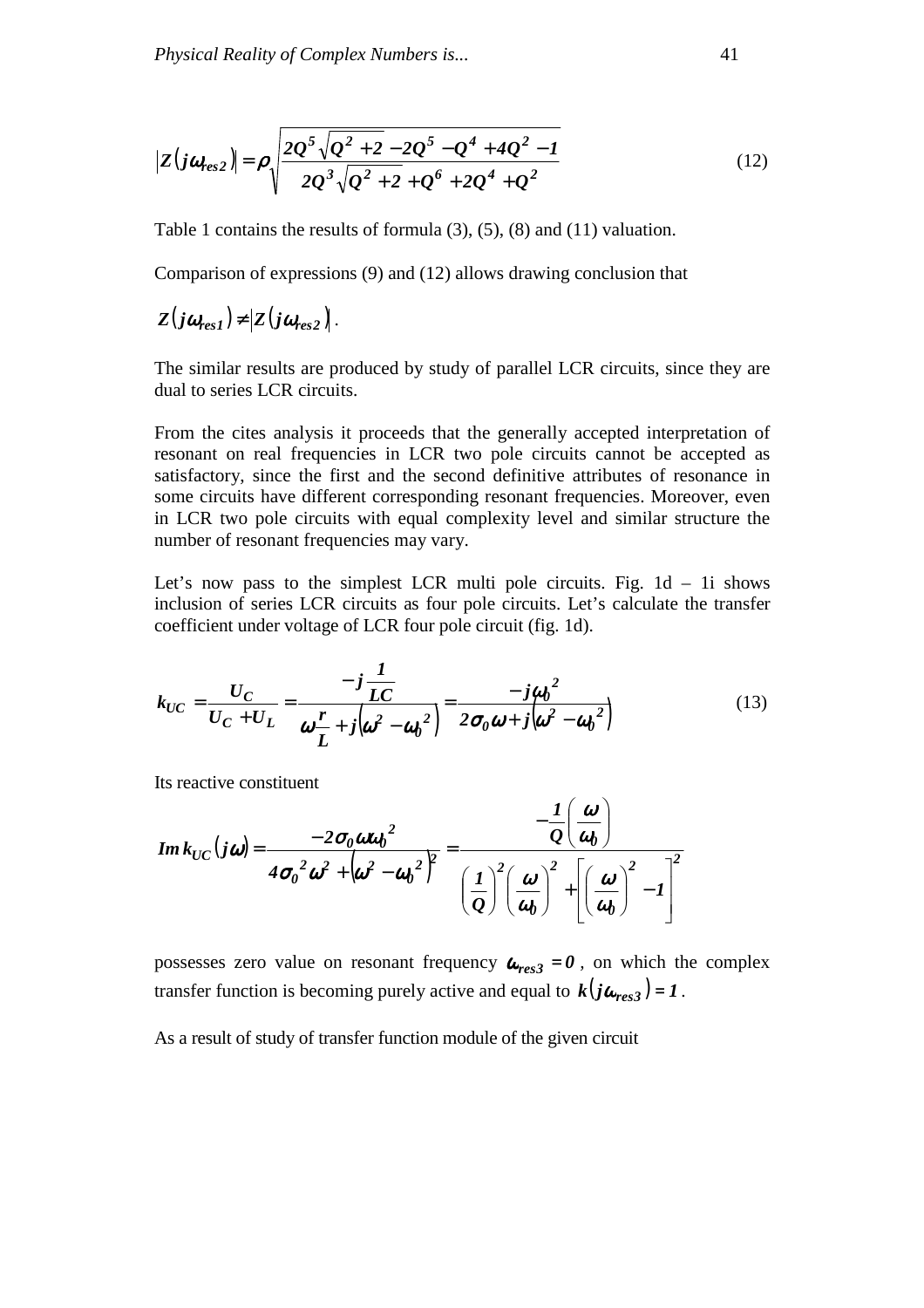$$
|k_{UC}(j\omega)| = \frac{{\omega_0}^2}{\sqrt{4{\sigma_0}^2{\omega}^2 + \left(\omega^2 - {\omega_0}^2\right)}} = \frac{1}{\sqrt{\frac{1}{Q^2} \left(\frac{\omega}{\omega_0}\right)^2 + \left[\left(\frac{\omega}{\omega_0}\right)^2 - 1\right]^2}}
$$

on extreme we find the following aggregate of resonant frequencies for it

$$
\begin{bmatrix}\n\boldsymbol{\omega}_{res4}^{\prime} = \boldsymbol{0} \\
\boldsymbol{\omega}_{res4}^{\prime\prime} = \sqrt{{\boldsymbol{\omega}_0}^2 - 2{\boldsymbol{\sigma}_0}^2} = {\boldsymbol{\omega}_0} \sqrt{\frac{2Q^2 - 1}{2Q^2}}\n\end{bmatrix}
$$
\n(14)

On the first resonant frequency  $\omega'_{res3}$  the transfer function module of such LCR circuit possesses value  $|k_{UC}(j\omega'_{res4})| = 1$ , and on the second resonant frequency  $\boldsymbol{\omega}^{\prime\prime}_{res4}$  – it possesses value

$$
|k_{UC}(j\omega_{res4}^{\prime\prime})| = \frac{{\omega_0}^2}{2{\sigma_0}\sqrt{{\omega_0}^2 - {\sigma_0}^2}} = \frac{2Q^2}{\sqrt{4Q^2 - 1}}
$$

The voltage transfer coefficient in LCR four pole circuit shown in fig. le, looks as follows

$$
k_{UL}(j\omega) = \frac{U_L}{U_C + U_L} = \frac{\omega \frac{r}{L} + j\omega^2}{\omega \frac{r}{L} + j\left(\omega^2 - \frac{I}{LC}\right)} = \frac{2\sigma_0\omega + j\omega^2}{2\sigma_0\omega + j\left(\omega^2 - \omega_0\right)^2}
$$
(15)

Its reactive constituent

$$
Im k_{UL}(j\omega) = \frac{2\sigma_0 \omega \omega_0^2}{4\sigma_0^2 \omega^2 + (\omega^2 - {\omega_0}^2)^2} = \frac{\frac{1}{Q}(\frac{\omega}{\omega_0})}{\left(\frac{1}{Q}\right)^2 \left(\frac{\omega}{\omega_0}\right)^2 + \left[\left(\frac{\omega}{\omega_0}\right)^2 - 1\right]^2}
$$

possesses zero value on resonant frequency  $\boldsymbol{\omega_{res3}} = \boldsymbol{0}$ , on which the complex transfer function becomes purely active and equal to  $k(j\omega_{res3}) = 0$ .

Study of transfer function module of this LCR circuit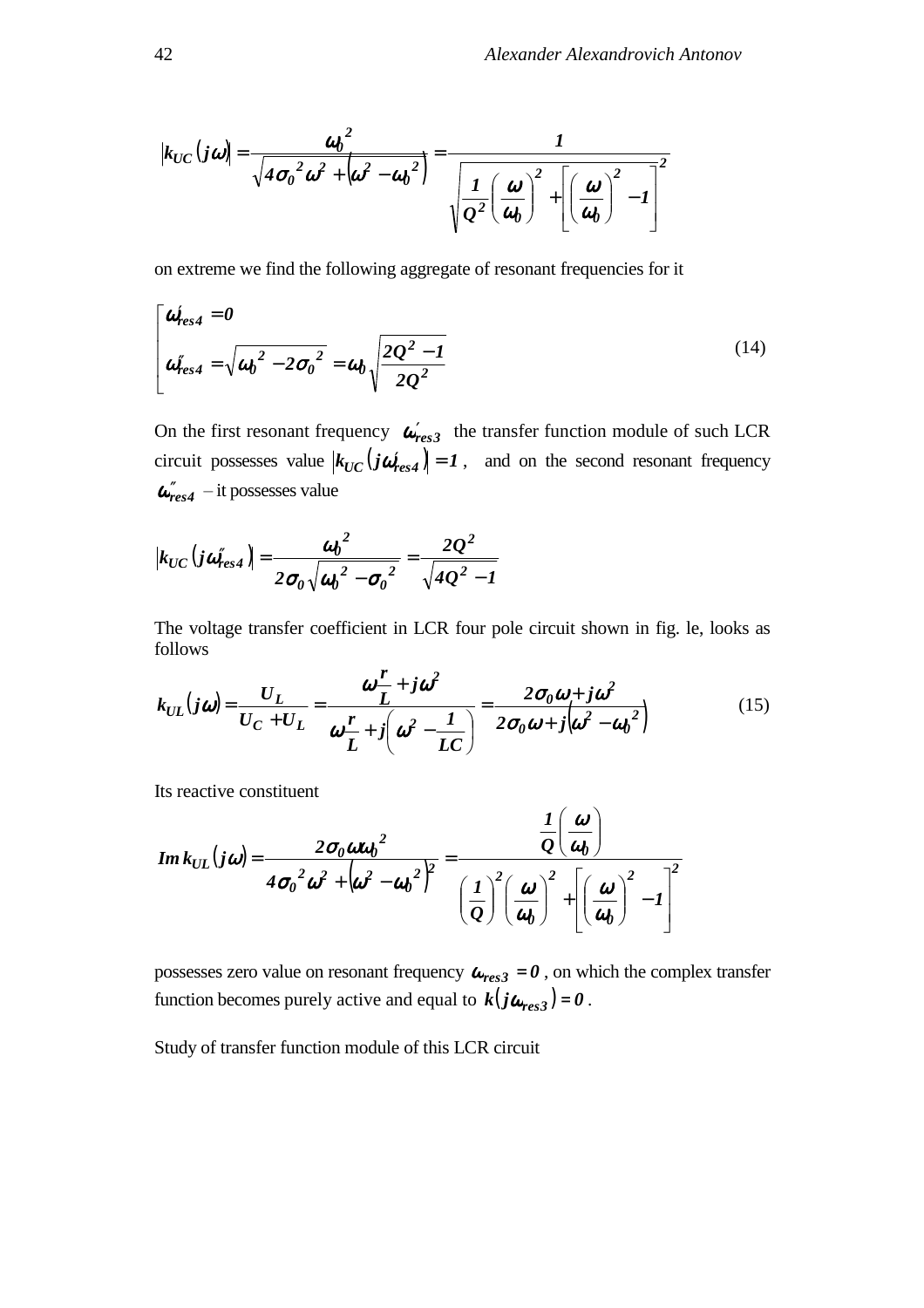$$
|k_{UL}(j\omega)| = \sqrt{\frac{4{\sigma_0}^2 \omega^2 + \omega^4}{4{\sigma_0}^2 \omega^2 + (\omega^2 - {\omega_0}^2)}} = \sqrt{\frac{1}{\frac{Q^2}{Q^2} (\frac{\omega}{\omega_0})^2 + (\frac{\omega}{\omega_0})^4 + 1}}.
$$

On extreme allows finding the following aggregate of resonant frequencies

$$
\begin{bmatrix}\n\boldsymbol{\omega}_{res4}^{\prime} = \boldsymbol{0} \\
\boldsymbol{\omega}_{res4}^{\prime} = \sqrt{\frac{\boldsymbol{\omega}_0 \sqrt{\boldsymbol{\omega}_0^2 + 8 \sigma_0^2 + \boldsymbol{\omega}^2}}{2}} = \boldsymbol{\omega}_0 \sqrt{\frac{\sqrt{Q^2 + 2} + Q}{2Q}}\n\end{bmatrix}
$$
\n(16)

On these resonant frequencies the transfer function module possesses values

$$
|k_{UL}(j\omega'_{res4})| = 0
$$
  

$$
|k_{UL}(j\omega''_{res4})| = \sqrt{\frac{\omega_0 \sqrt{\omega_0^2 + 8{\sigma_0}^2 + 4{\sigma_0}^2 + {\omega_0}^2}}{\omega_0 \sqrt{\omega_0^2 + 8{\sigma_0}^2 + 4{\sigma_0}^2 - {\omega_0}^2}}}
$$

The complex transfer function of LCR four pole circuit shown in fig. If, looks as follows *1*

$$
k_{UC}(j\omega) = \frac{-j\frac{1}{LC}}{\omega\frac{1}{RC}+j\left(\omega^2-\frac{1}{LC}\right)} = \frac{-j\omega_0^2}{2\sigma_0\omega+j\left(\omega^2-\omega_0^2\right)}
$$
(17)

and complex transfer function of LCR four pole circuit shown in fig. lg, looks as follows *1*

$$
k_{UL}(j\omega) = \frac{\omega \frac{1}{RC} + j\omega^2}{\omega \frac{1}{RC} + j\left(\omega^2 - \frac{1}{LC}\right)} = \frac{2\sigma_0\omega + j\omega^2}{2\sigma_0\omega + j\left(\omega^2 - \omega_0\right)^2}
$$
(18)

As is clear, expressions (17) and (18) are completely the same as formulas (13) and (15) evaluated above.

The transfer coefficient of LCR four pole circuit shown in fig. lh, will look as follows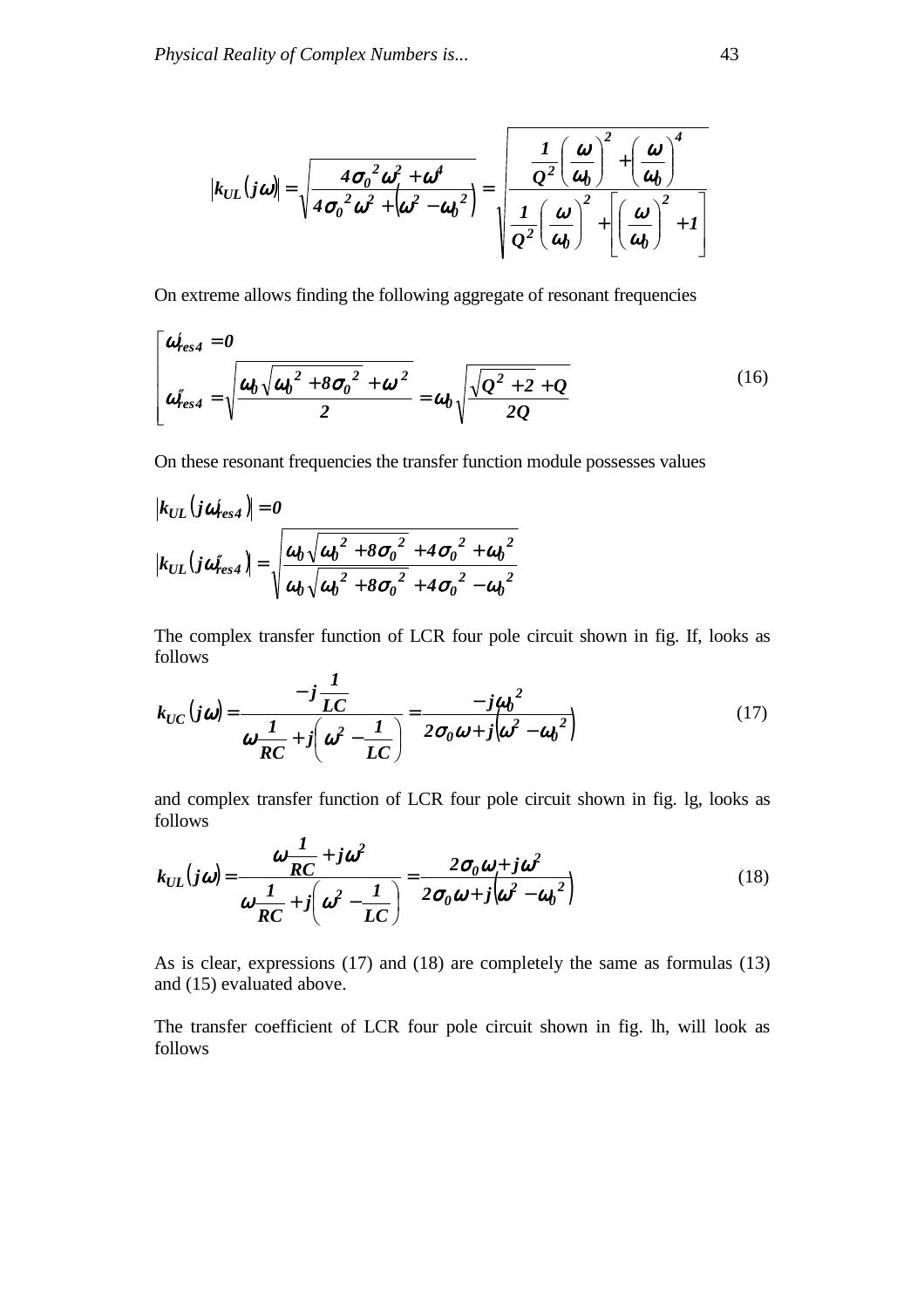$$
k_{UC} (j\omega) = \frac{\omega \frac{1}{RC} - j \frac{1}{LC}}{\omega \frac{1}{RC} + j \left(\omega^2 - \frac{1}{LC}\right)} = \frac{2 \sigma_0 \omega - j \omega_0^2}{2 \sigma_0 \omega + j \left(\omega^2 - \omega_0^2\right)}
$$

Its reactive constituent

$$
Im\ k_{UC}\ (j\omega) = \frac{2\sigma_0\omega^3}{4\sigma_0^2\omega^2 + (\omega^2 - {\omega_0}^2)^2} = \frac{\frac{1}{Q}\left(\frac{\omega}{\omega_0}\right)^3}{\left(\frac{1}{Q}\right)^2\left(\frac{\omega}{\omega_0}\right)^2 + \left[\left(\frac{\omega}{\omega_0}\right)^2 - 1\right]^2}
$$

possesses zero value on resonant frequency  $\boldsymbol{\omega_{res3}} = \boldsymbol{0}$ , on which the complex transfer function becomes purely active and equal to  $k(j\omega_{res3}) = 1$ .

<u> 1989 - Johann Barbara, martxa a</u>

This transfer function module looks as follows

$$
|k_{UC} (j\boldsymbol{\omega})| = \sqrt{\frac{4{\sigma_0}^2{\boldsymbol{\omega}}^2 + {\boldsymbol{\omega_0}}^4}{4{\sigma_0}^2{\boldsymbol{\omega}}^2 + \left(\boldsymbol{\omega}^2 - {\boldsymbol{\omega_0}}^2\right)^2}} = \sqrt{\frac{\frac{1}{Q^2}{\left(\frac{\boldsymbol{\omega}}{\boldsymbol{\omega_0}}\right)}^2 + 1}{\frac{1}{Q^2}{\left(\frac{\boldsymbol{\omega}}{\boldsymbol{\omega_0}}\right)}^2 + \left[\left(\frac{\boldsymbol{\omega}}{\boldsymbol{\omega_0}}\right)^2 - 1\right]}}
$$

Study of the last expression on extreme allows determining the aggregate of its resonant frequencies

$$
\begin{bmatrix}\n\boldsymbol{\omega}_{res4}^{\prime} = \boldsymbol{0} \\
\boldsymbol{\omega}_{res4}^{\prime} = \boldsymbol{\omega}_0 \sqrt{\boldsymbol{\omega}_0 \sqrt{\boldsymbol{\omega}_0^2 + 8\sigma_0^2} - \boldsymbol{\omega}_0^2} \\
\boldsymbol{\omega}_{res4}^{\prime\prime} = \boldsymbol{\omega}_0 \sqrt{\boldsymbol{\omega}_0 \sqrt{\boldsymbol{\omega}_0^2} - \boldsymbol{\omega}_0^2} = \boldsymbol{\omega}_0 \sqrt{\boldsymbol{\omega}_0 \sqrt{\boldsymbol{\omega}_0^2 + 2} - \boldsymbol{\omega}_0^2}\n\end{bmatrix} \tag{19}
$$

The transfer function module of studied LCR circuit on these resonant frequencies possesses values

$$
|k_{UC}(j\omega'_{res4})|=0
$$

$$
|k_{UC} (j\omega_{res4}^{"})| = \sqrt{\frac{8{\sigma_0}^4}{\omega_0^3 \sqrt{{\omega_0}^2 + 8{\sigma_0}^2} + 8{\sigma_0}^4 - 4{\sigma_0}^2 {\omega_0}^2 - {\omega_0}^4}} = \frac{1}{\sqrt{2Q^3 \sqrt{Q^2 + 2} + 1 - 2Q^2 - 2Q^4}}
$$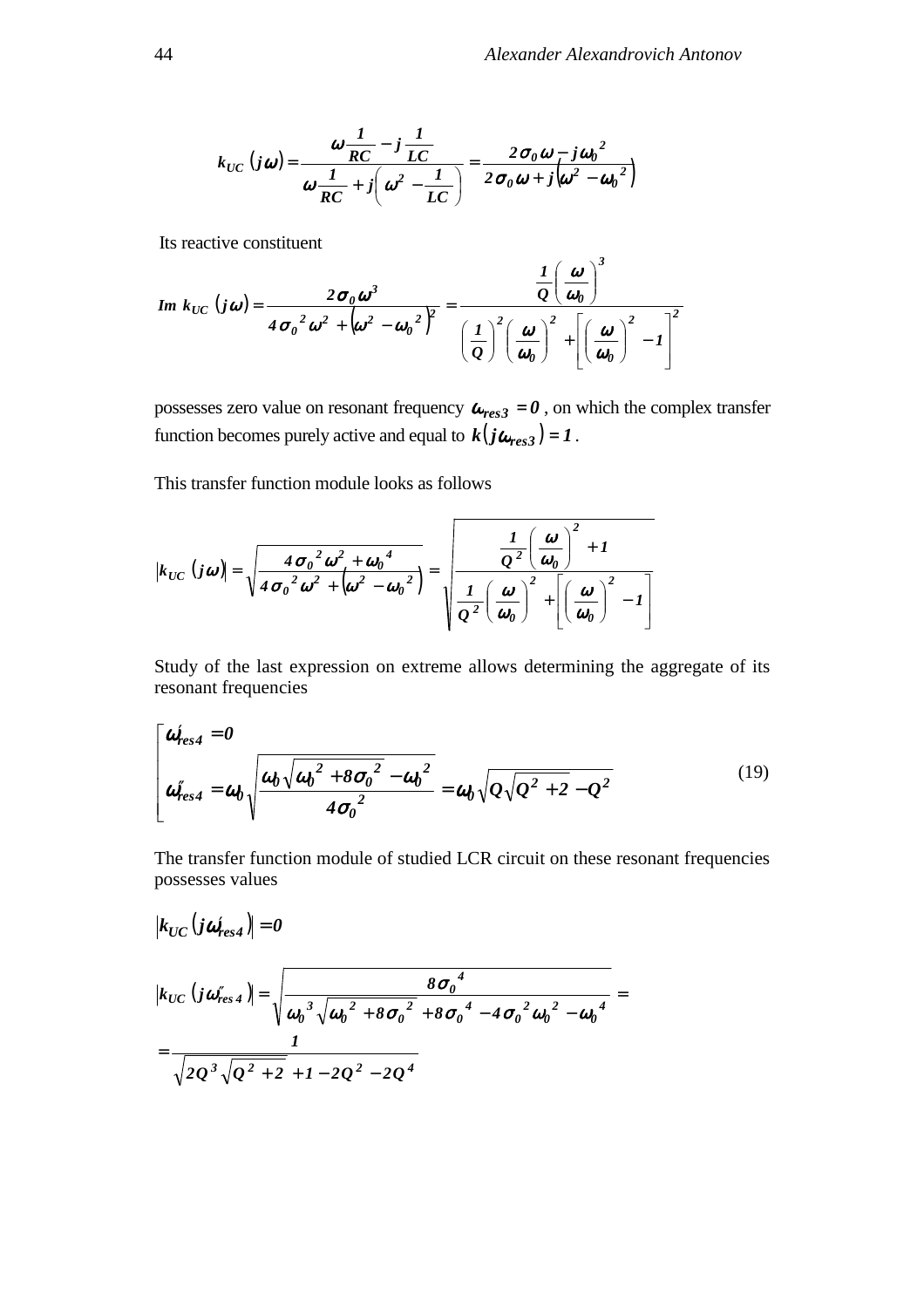The transfer function of LCR circuit shown in fig. li, looks as follows

$$
k_{UL}\left(j\omega\right) = \frac{j\omega^2}{\omega\frac{1}{RC}+j\left(\omega^2-\frac{1}{LC}\right)} = \frac{j\omega^2}{2\sigma_0\omega+j\left(\omega^2-\omega_0^2\right)}
$$

Its reactive constituent

$$
Im\ k_{UC}\left(j\omega\right)=\frac{2\sigma_0\omega^3}{4\sigma_0^2\omega^2+\left(\omega^2-\omega_0^2\right)^2}=\frac{\frac{1}{Q}\left(\frac{\omega}{\omega_0}\right)^3}{\left(\frac{1}{Q}\right)^2\left(\frac{\omega}{\omega_0}\right)^2+\left[\left(\frac{\omega}{\omega_0}\right)^2-1\right]^2}
$$

possesses zero value on resonant frequency  $\omega_{res,3} = 0$ , on which the complex transfer function becomes purely active and equal to  $k(j\omega_{res3}) = 0$ .

Study of this transfer function module

$$
|k_{UL}(j\omega)| = \frac{\omega^2}{\sqrt{4{\sigma_0}^2 \omega^2 + (\omega^2 - {\omega_0}^2)}} = \frac{\left(\frac{\omega}{\omega_0}\right)^2}{\sqrt{\frac{1}{Q^2} \left(\frac{\omega}{\omega_0}\right)^2 + \left[\left(\frac{\omega}{\omega_0}\right)^2 - 1\right]}}
$$

On extreme allows finding the following resonant frequencies for it

$$
\begin{bmatrix}\n\omega'_{res4} = 0 \\
\omega''_{res4} = \frac{\omega_0^2}{\sqrt{\omega_0^2 - 2\sigma_0^2}} = \omega_0 \sqrt{\frac{2Q^2}{2Q^2 - 1}}\n\end{bmatrix}
$$
\n(20)

The transfer coefficient module on these frequencies equals to

$$
|k_{UL}(j\omega'_{res4})| = 0
$$
  

$$
|k_{UL}(j\omega''_{res4})| = \frac{{\omega_0}^2}{2{\sigma_0}\sqrt{{\omega_0}^2 - {\sigma_0}^2}} = \sqrt{\frac{2Q^2}{4Q^2 - 1}}
$$

The above-stated analysis of LCR four pole circuits allows claiming that the generally accepted interpretation of resonance of real frequencies in LCR multi pole circuits is unsatisfactory too, since the same phenomenon (resonance) in onetype circuits has multiple various resonant frequencies.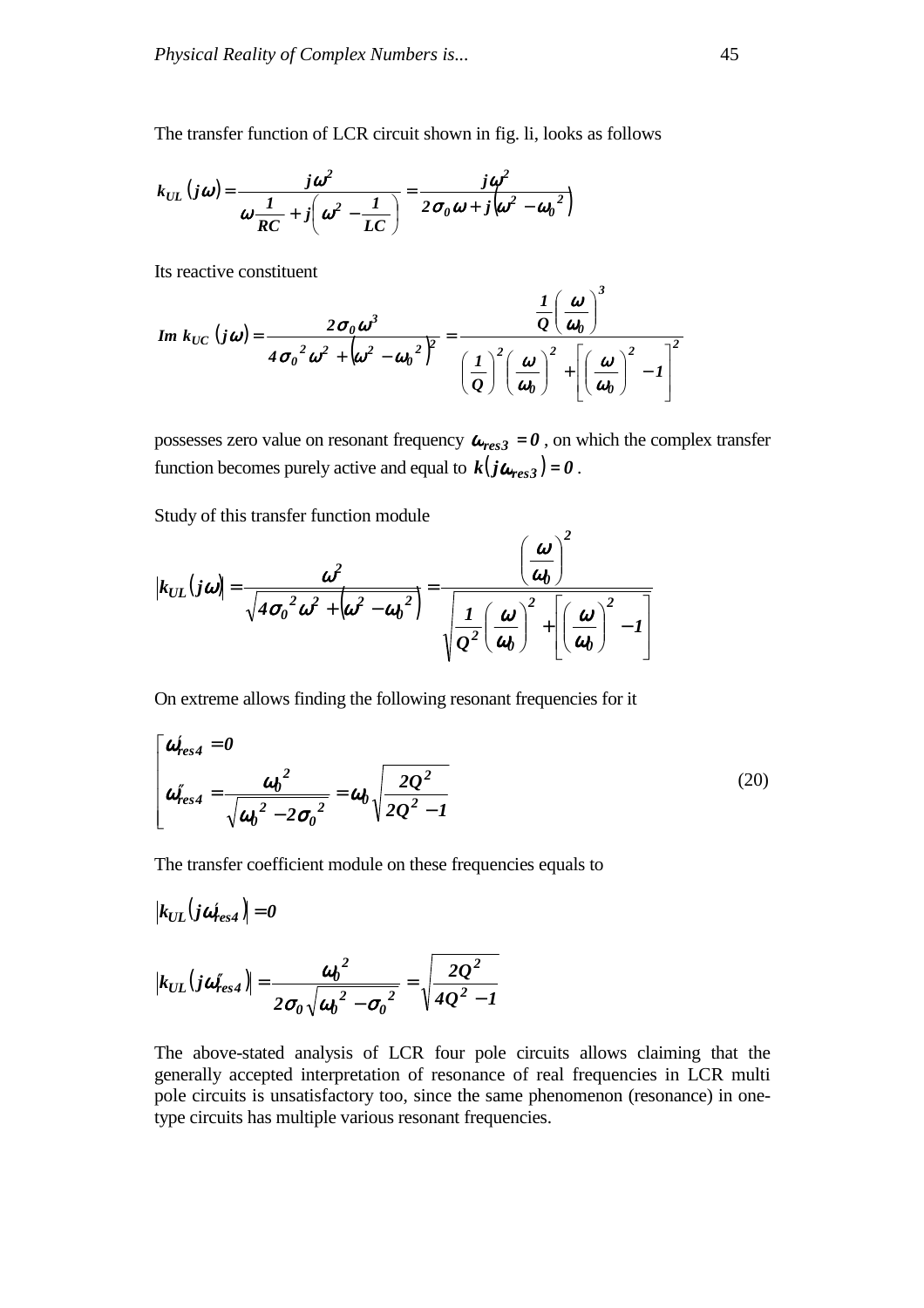The existing interpretation of resonance in LCR circuits is imperfect yet because, as is noted in writing [1], its does not allow explaining the variance in resonant frequencies and free oscillation frequencies in the same LCR circuits.

Table 2 shows the results of formula (14), (16), (19) and (20) valuation.

| $\lg\varrho$   | $\varrho$       | $\overline{\omega}''_{res4}/\overline{\omega_0}$<br>(14) | $\overline{\omega}''_{res4} /_{\overline{\omega}_0}$<br>(16) | $\omega_{res4}^{''}/\omega_0$ (19) | $\omega_{res4}^{''}$<br>(20) |
|----------------|-----------------|----------------------------------------------------------|--------------------------------------------------------------|------------------------------------|------------------------------|
| $\overline{0}$ | 1,000 000 000   | 0,707 106 781                                            | 1,168 770 894                                                | 0,855 599 677                      | 1,414 213 562                |
| 0,1            | 1,258 925 412   | 0,827 358 041                                            | 1,118 920 533                                                | 0,893 718 517                      | 1,208 666 563                |
| 0,2            | 1,584 893 192   | 0,894 956 097                                            | 1,081 718 358                                                | 0,924 455 051                      | 1,117 373 248                |
| 0,3            | 1,995 262 315   | 0,935 096 614                                            | 1,054 920 616                                                | 0,947 938 627                      | 1,069 408 214                |
| 0,4            | 2,511 886 432   | 0,959 559 972                                            | 1,036 242 466                                                | 0,965 025 110                      | 1,042 144 346                |
| 0,5            | 3,162 277 660   | 0,974 679 434                                            | 1,023 583 195                                                | 0,976 960 158                      | 1,025 978 352                |
| 0,6            | 3,981 071 706   | 0,984 099 656                                            | 1,015 190 053                                                | 0,985 037 232                      | 1,016 157 250                |
| 0,7            | 5,011 872 336   | 0,989 997 294                                            | 1,099 714 893                                                | 0,990 378 578                      | 1,010 103 771                |
| 0,8            | 6,309 573 445   | 0,993 700 442                                            | 1,006 183 649                                                | 0,993 854 354                      | 1,006 339 494                |
| 0,9            | 7,943 282 347   | 0,996 029 886                                            | 1,003 923 625                                                | 0,996 091 709                      | 1,003 985 939                |
| 1,0            | 10,000 000 000  | 0,997 496 867                                            | 1,002 484 537                                                | 0,997 521 620                      | 1,002 509 414                |
| 1,1            | 12,589 254 118  | 0,998 421 361                                            | 1,001 571 214                                                | 0,998 431 251                      | 1,001 581 135                |
| 1,2            | 15,848 931 925  | 0,999 004 236                                            | 1,000 992 802                                                | 0,999 008 182                      | 1,000 996 756                |
| 1,3            | 19,952 623 150  | 0,999 371 831                                            | 1,000 626 988                                                | 0,999 373 404                      | 1,000 628 564                |
| 1,4            | 25,118 864 315  | 0,999 603 698                                            | 1,000 395 831                                                | 0,999 604 324                      | 1,000 396 459                |
| 1,5            | 31,622 776 602  | 0,999 749 969                                            | 1,000 249 844                                                | 0,999 750 209                      | 1,000 250 094                |
| 1,6            | 39,810 717 055  | 0,999 842 248                                            | 1,000 157 677                                                | 0,999 842 343                      | 1,000 157 777                |
| 1,7            | 50,118 723 363  | 0,999 900 468                                            | 1,000 099 502                                                | 0,999 900 485                      | 1,000 099 542                |
| 1,8            | 63,095 734 448  | 0,999 937 201                                            | 1,000 062 787                                                | 0,999 937 188                      | 1,000 062 803                |
| 1,9            | 79,432 823 472  | 0,999 960 377                                            | 1,000 039 618                                                | 0,999 960 379                      | 1,000 039 625                |
| 2,0            | 100,000 000 000 | 0,999 975 000                                            | 1,000 024 998                                                | 0,999 975 000                      | 1,000 025 001                |

**Table 2** 

In fact, e.g., upon stimulation of LCR two pole circuit shown in fig. 1а, by voltage jump

$$
U(t) = U_m \cdot I(t),
$$

The Laplas mapping of which looks as follows

$$
U(p)=\frac{U_m}{p},
$$

There occur free oscillations, the Laplas mapping of which looks as follows

$$
I(p) = \frac{U_m}{\omega_0 L} \cdot \frac{\omega_0}{p^2 + 2\sigma_0 p + \omega_0^2},
$$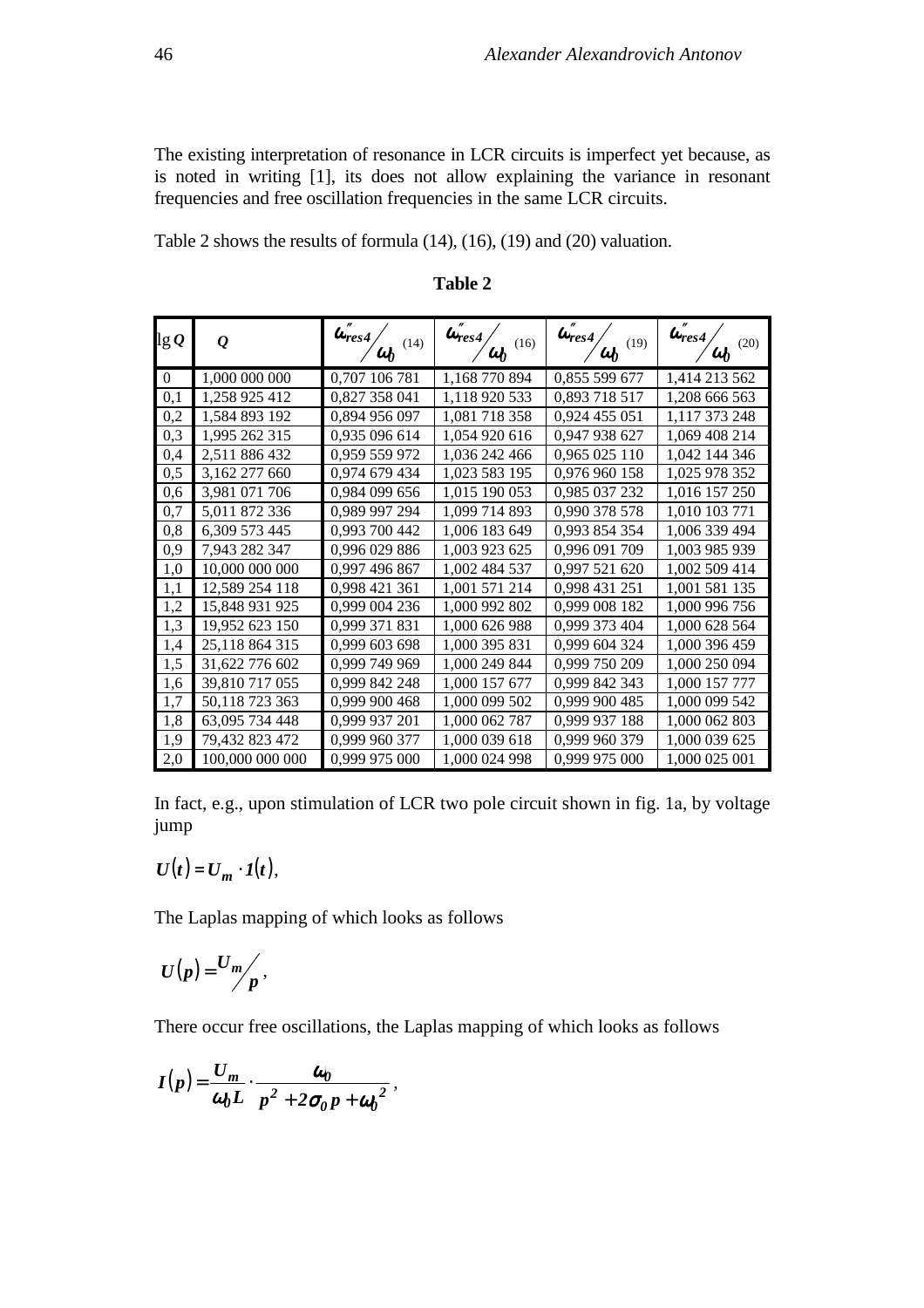And original equals to

$$
I(t) = \frac{U_m}{\omega_0 L} \left[ exp(-\sigma_0 t) sin(\omega_{free} t) \right] \cdot I(t)
$$
 (21)

On frequency  $\boldsymbol{\omega}_{free} = \sqrt{{\boldsymbol{\omega}_0}^2 - {\boldsymbol{\sigma}_0}^2}$  $\boldsymbol{\omega}_{free} = \sqrt{{\boldsymbol{\omega}_0}^2 - {\boldsymbol{\sigma}_0}^2}$  other than resonant frequency  $\boldsymbol{\omega}_{res} = \boldsymbol{\omega}_0$ .

However, it should be noted that variance of all resonant frequencies and free oscillation frequencies, found above, from *co<sup>0</sup>* value, as proceeds from aforementioned tables, in most practical cases is rather insignificant. That's why it is often ignored. But still, this variance always exists. And that's why it should be explained.

Therefore, the generally accepted interpretation of resonance in LCR circuits cannot be recognized as perfect because of its shortcomings. Consequently, it is necessary to develop consistent interpretation of resonance in LCR circuits and to explain the detected conflicts in existing resonance interpretation on its basis.

#### **3.2 Testing of Resonance on Complex Frequencies**

One cannot help noticing that the formulas for immittance function module of all considered simplest LCR circuits contain the same expression

$$
\left(\boldsymbol{\omega}^2-\boldsymbol{\omega_0}^2\right)^2+4\sigma_0^2\boldsymbol{\omega}^2
$$
 (23)

which in view of (22) can be re-written as follows

$$
\left(\omega^2-\omega_{free}^2-\sigma_0^2\right)^2+4\sigma_0^2\omega^2
$$

This expression is the determinant of resonant properties of respective LCR circuits. But the same expression is available on Cassinian oval equation [2]

$$
\left(\omega^2 - \omega_{free}^2 - \sigma_0^2\right)^2 + 4\sigma_0^2 \omega^2 = d^4 \tag{24}
$$

Which can be written as follows

$$
\begin{aligned} &\left(p_1 - p_{freq}\right)\left(p_2 - p_{freq}\right)\left(p_1 - p_{freq}\right)\left(p_2 - p_{freq}\right) = [j\omega - (-\sigma_0 + j\omega_{free})] \times \\ &\times [-j\omega - (-\sigma_0 - j\omega_{free})][j\omega - (-\sigma_0 - j\omega_{free})] - j\omega - (-\sigma_0 + j\omega_{free})] = \\ &= d_1^2 d_2^2 = d^4 \end{aligned} \tag{25}
$$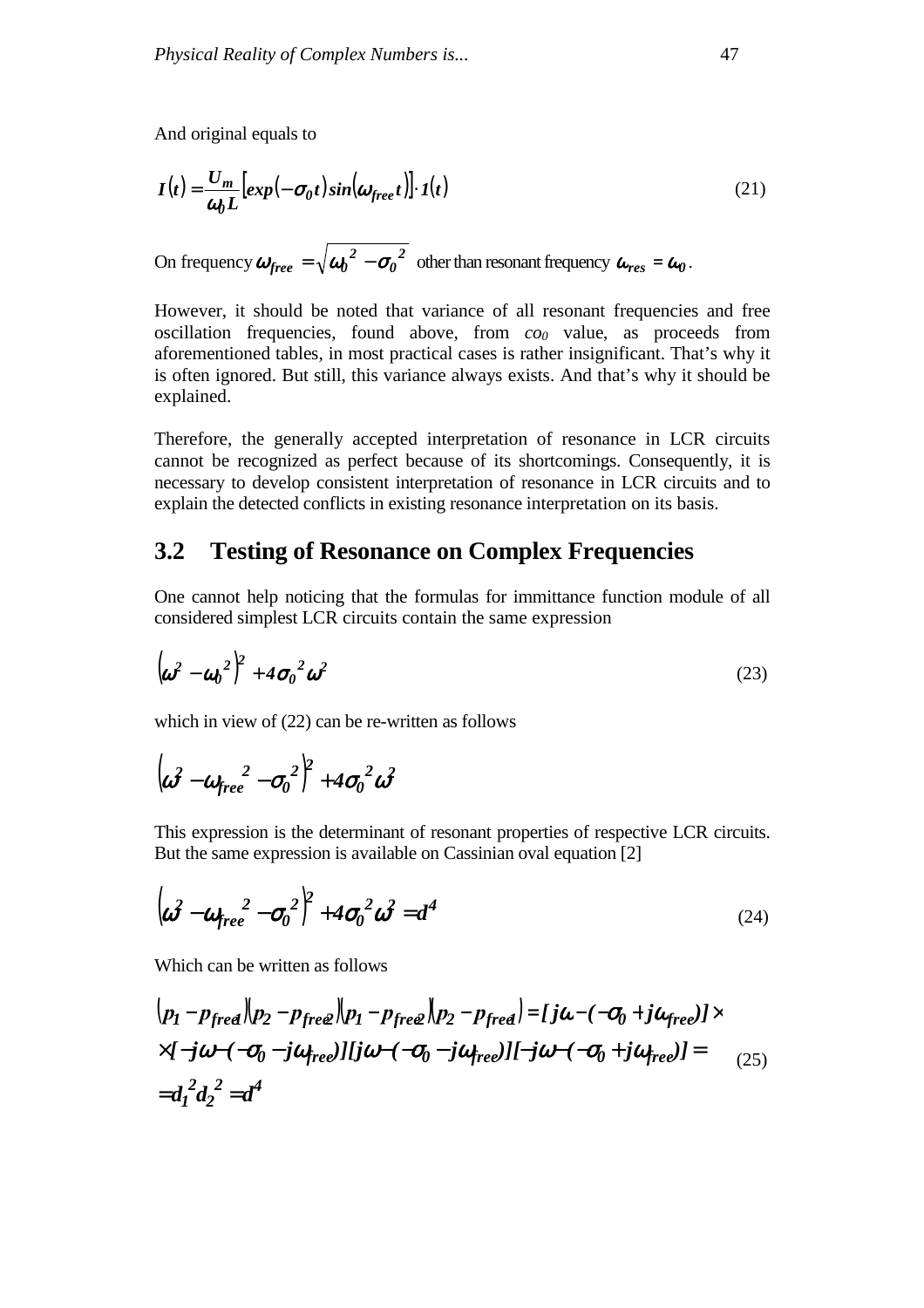where  $p_{\text{free 1,2}} = -\sigma_0 \pm j\omega_{\text{free}}$  are the complex associated frequencies of free oscillations (21) in studied LCR circuits;



 $p_{1,2} = \pm j\omega$  are the complex frequencies of pure influence.

**Fig. 2:** Cassinian ovals

Consequently, Cassinian ovals represent a geometric place of points (fig. 2a)  $p_{free1}(-\sigma_0, +j\omega_{free})$  and  $p_{free2}(-\sigma_0, -j\omega_{free})$  on complex plane  $\sigma$ , *j* $\omega$  the production of square distance of which  $d_1^2$  and  $d_2^2$  from two other points  $p_1(0, +j\omega)$  and  $p_2(0, -j\omega)$  is a constant value equal to  $d^4$ . And since the physical mapping of points  $p_{free1}$  and  $p_{free2}$  in fig. 2a are free damped oscillations, and the physical mapping of points  $p_1$  and  $p_2$  – input continuous oscillations, one can draw a conclusion that immitance function module of respective LCR circuits upon resonance possesses extreme value as a result of decrease of  $d^4$  value, i. e. at the expense of approaching of pairs of complex associated frequencies of pure influence and free oscillations on the complex plane the in studied LCR circuits. As is clear, upon pure influence with LCR circuit one cannot have  $d = 0$ .

One can have  $d = 0$  when  $\sigma_0 = 0$  and  $\omega_{free} = \omega_0$ , i. e. upon pure influence with LC-circuit, when point  $p_1(0, +j\omega)$  coincides with point  $p_{free1}(0, +j\omega_{free})$ , and point  $p_2(\theta, -j\omega)$  coincides with point  $p_{free2}(\theta, -j\omega_{free})$ . Meanwhile Cassiman ovals are degenerated into two points.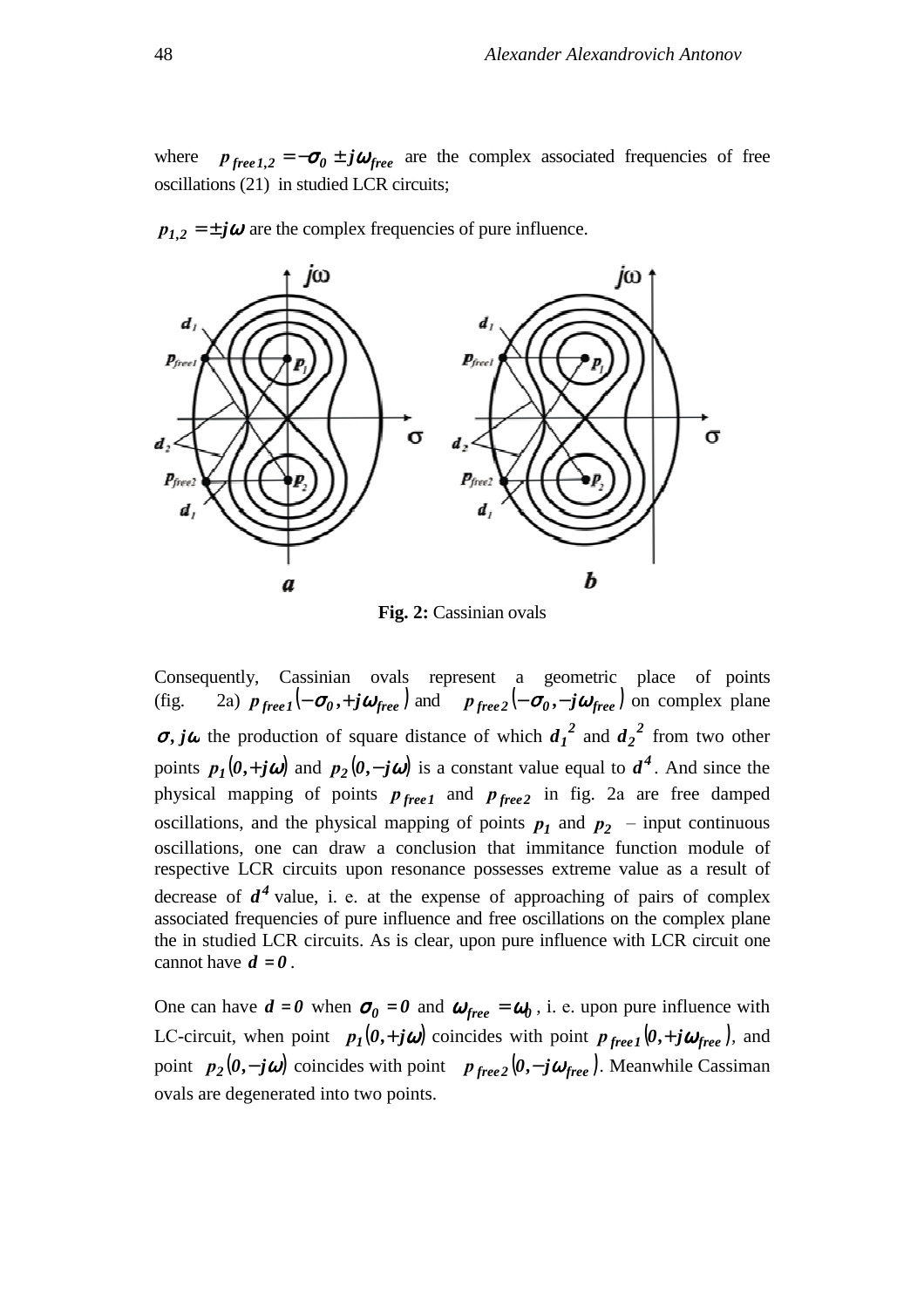One can also have  $d = 0$  upon influence of damped oscillations with LCR-circuit. In this case Cassiman ovals may be viewed as a geometric place of points  *<i>free l*,  *<i>free* on the plane of complex frequencies  $\sigma$ , *j* $\omega$  equally remote in the aforementioned sense from two other points  $p_{1,2} = -\sigma \pm j\omega$ .

The equation corresponding to such approach is the following:

$$
(p_3 - p_{freq}) (p_4 - p_{freq}) (p_3 - p_{freq}) (p_4 - p_{freq}) = [-\sigma + j\omega - (-\sigma_0 + j\omega_{free})] \times
$$
  
×[-\sigma - j\omega - (-\sigma\_0 - j\omega\_{free})][-\sigma + j\omega - (-\sigma\_0 - j\omega\_{free})][-\sigma - j\omega - (-\sigma\_0 + j\omega\_{free})] = (26)  
=d<sub>1</sub><sup>2</sup>d<sub>2</sub><sup>2</sup> = d<sup>4</sup>

Cassiman ovals, corresponding to equation (26), are shown in fig. 2b.

On the grounds of the foresaid one can formulate the following definition of resonance. *Resonance if a phenomenon of extreme change in parameter values*  (amplitude, phase) *of forced constituent of response* (for electric circuits these are voltage, current, capacity) *of oscillating systems upon approaching of complex influence frequencies and free component of response.*

Let's explain this definition with example. Let the considered series oscillating LCR circuit (fig. 1a) be influenced with damped sinusoidal oscillations

$$
U(t) = U_m \left[ exp(-\sigma_0 t) \sin(\omega_{free} t + \varphi_0) \right] \times I(t)
$$

Then the complex resistance of circuit on complex associated influence frequencies  $p = \sigma \pm i\omega$  will be equal to

$$
Z(p) = L \frac{p^2 + p \frac{r}{L} + \frac{1}{LC}}{p} = L \frac{p^2 + p2\sigma_0 + \omega_0^2}{p} = L \frac{(p - p_{free}) (p - p_{free})}{p}
$$

or

$$
Z(\sigma,\omega) = L\frac{(\sigma \pm j\omega)^2 + 2\sigma_0(\sigma \pm j\omega) + {\omega_0}^2}{\sigma \pm j\omega}
$$

Reactive constituent of this complex resistance

Im 
$$
Z(p)
$$
 = Im  $Z(\sigma, \omega)$  =  $\pm \omega L \frac{(\sigma^2 - {\sigma_0}^2) + (\omega^2 - {\omega_0}^2)}{\sigma^2 + \omega^2}$ 

on complex associated influence frequencies  $p = \sigma \pm i\omega$  equal to complex associated frequencies  $p_{free I,2} = -\sigma_0 \pm j\omega_{free}$  of free oscillations (21), possesses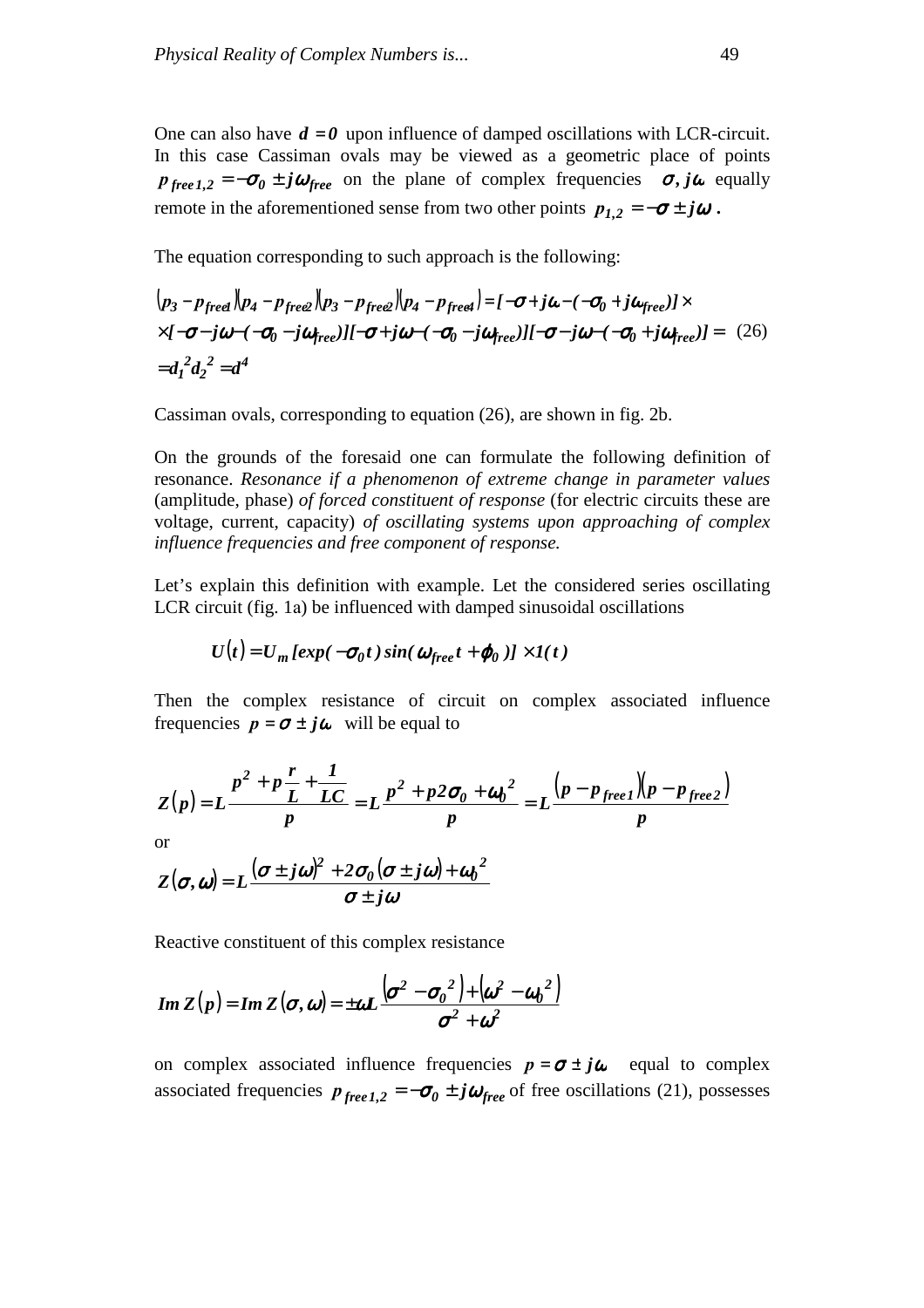zero value, i.e.  $\lim_{m \to \infty} Im(Z(p)_{p_{1,2} \to p_{free,1,2}} = 0$  due to which the forced constituent of response, which in the given case is represented by current flowing through LCR circuit, and current coincide in phase.

Complex resistance module of this LCR circuit

$$
|Z(p)|=|Z(\boldsymbol{\sigma},\boldsymbol{\omega})| = L\sqrt{\frac{[(\boldsymbol{\omega}^2-\boldsymbol{\omega}_{free}^2)-(\boldsymbol{\sigma}+\boldsymbol{\sigma}_0)^2]^2+4\boldsymbol{\omega}^2(\boldsymbol{\sigma}+\boldsymbol{\sigma}_0)^2}{\sigma^2+\boldsymbol{\omega}^2}}
$$

On complex associated frequencies  $p_{free 1,2} = -\sigma_0 \pm j\omega_{free}$  of free oscillations (21) also possesses zero value  $\lim_{p \to p} |Z(p)|_{p \to p}$  *free*,  $p \neq 0$ , as a result of which the amplitude of forced constituent of response possesses infinitely large values.

Therefore, the first and the second definitive properties of resonance are available in the same complex frequencies.

The same results are shown by study of other electric LCR circuits.

Consequently, the theory of resonance in electric LCR circuits on complex frequencies, unlike its interpretation on real frequencies, is consistent.

### **4 Physical Meaning of Resonance on Complex Frequencies**

The resonance on complex frequencies have been dealt with in writings both without regard to the physical content [3], and in association with some data explaining its physical meaning [4-11]. Though, as far as the issue of physical nature of resonance on complex frequencies remains unresolved, it is expedient to study its further.

Let's give a description of a series of simple experiments proving the fact that resonance exists exactly on complex frequencies. For this purpose let's consider the processes in LC two pole circuit (fig. 3a) and RL two pole circuit (fig. 3b).

As is clear, in accordance with known frequency characteristics of LC two pole circuit, the poles of forced constituents of output voltage *Uoutforc* on the frequencies of input voltage  $\omega > \omega_0$  and  $\omega < \omega_0$  have the opposite signs.

Similarly, in accordance with frequency characteristics of RL - two pole circuit of forced constituents of output voltage *Uoutforc* on complex frequencies of input exponential voltage  $\sigma > \sigma_0$  and  $\sigma < \sigma_0$  also have the opposite signs. Consequently, the resonance is also available upon exponential influence in the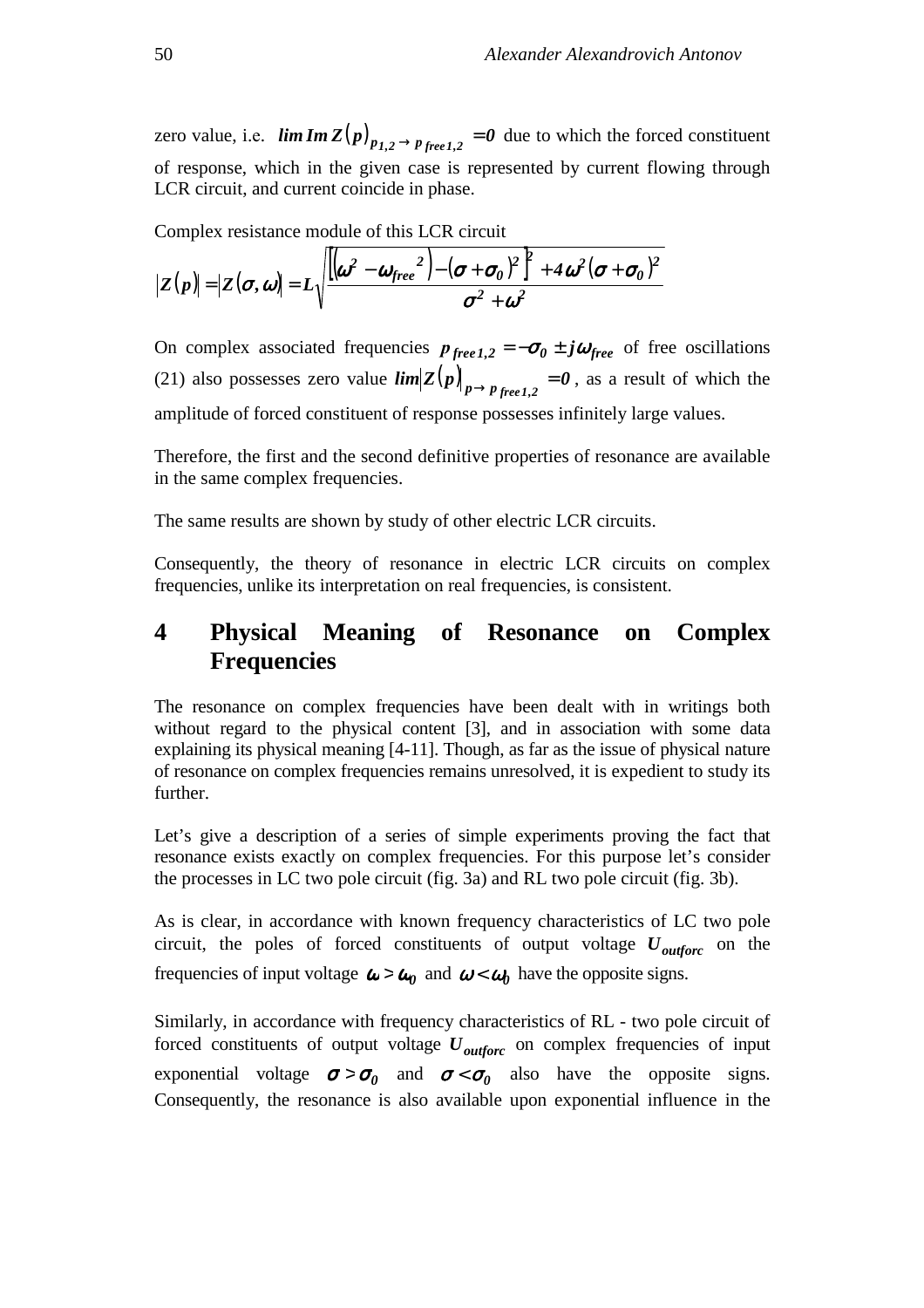studies electric circuit.

Such result from the point of view of the spectral analysis on real frequencies is far not obvious, since in the studied RL two pole circuit each spectral constituent is shifted in phase for no more than 90°.



**Fig. 3:** Resonance in LC- and RL- two-pole circuits

That's why the achieved result encourages more detailed consideration of resonance on complex frequencies  $p_{res} = \pm j\omega_0$  in LC two pole circuit (fig. 4a), on the complex frequency  $p_{res} = -\sigma_0$  in RL two pole circuit (fig. 4b) and on complex frequencies  $p_{res} = -\sigma_0 \pm j\omega_0$  in LCR two pole circuit (fig. 4c).

As is clear, in all cases the forced constituent of output voltage at studied two pole circuits *Uoutforc* possesses zero value upon non-zero values of forced constituent of voltage on separate mapped elements of these two pole circuits. That's why upon resonance the output voltage at these two pole circuits contains only free constituent *Uoutfree .* 

The aforesaid allows explaining why resonance up to now has been studied mainly for the case of pure influence. As is clear from fig. 4a, 4b, 4c, it is caused by the fact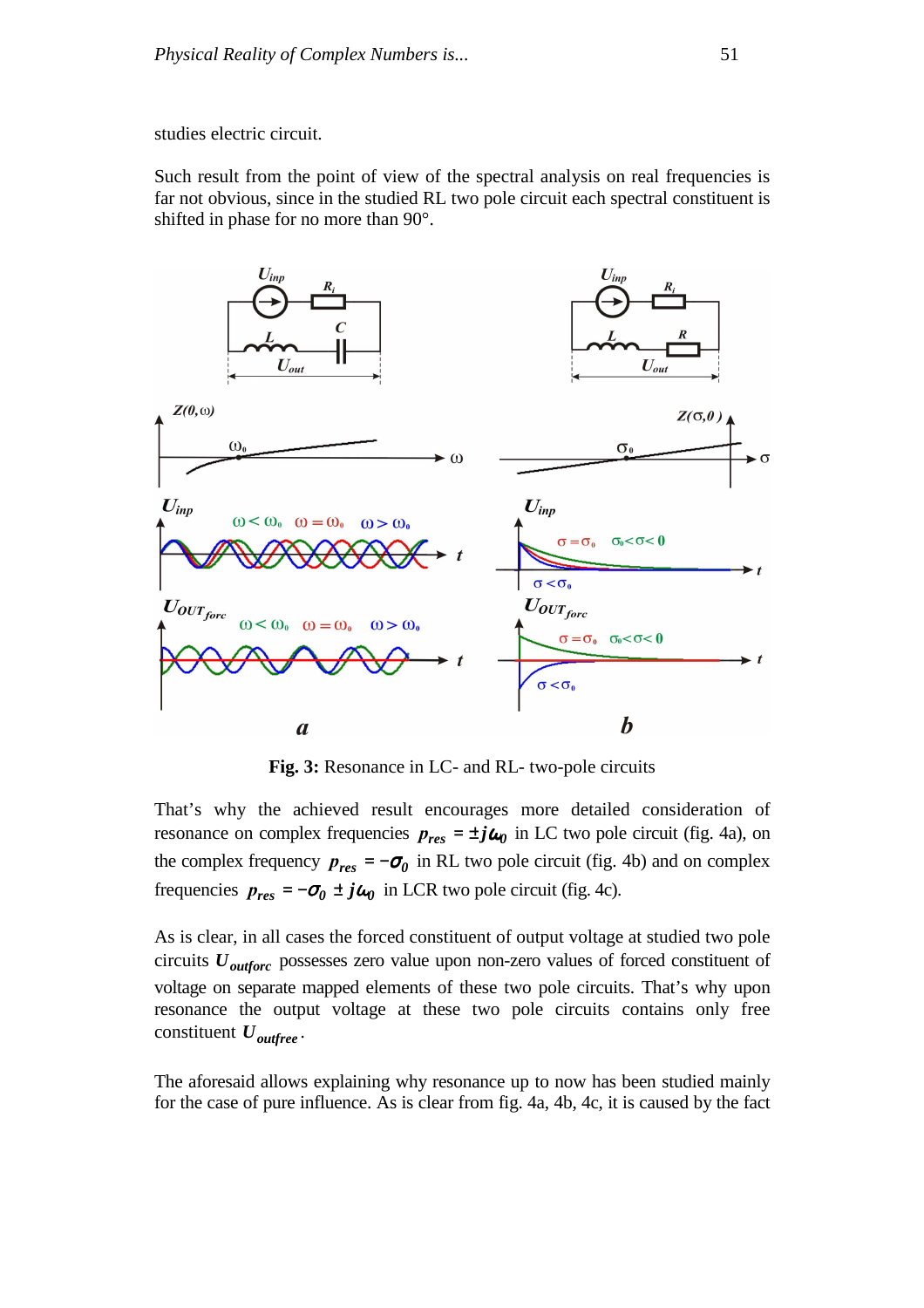

that upon pure influence with steady line circuits only the excretion of forced continuous oscillations out of their sum with free damped oscillations with time

**Fig. 4:** Resonance in LC-, RL- and LCR-two-pole circuits

passing by is self-forced. In other cases the experiment becomes more difficult, because for excretion of forced constituent of response it is required to assume specific measures: select the respective parameters of the studied circuit, introduce non-zero initial values etc.

#### **5 Conclusions**

On the basis of the aforesaid it is possible to claim that:

- resonance as a physical phenomenon does take place on complex frequencies;
- complex frequencies are physical reality as both real and imaginary components influence a resonance similarly;